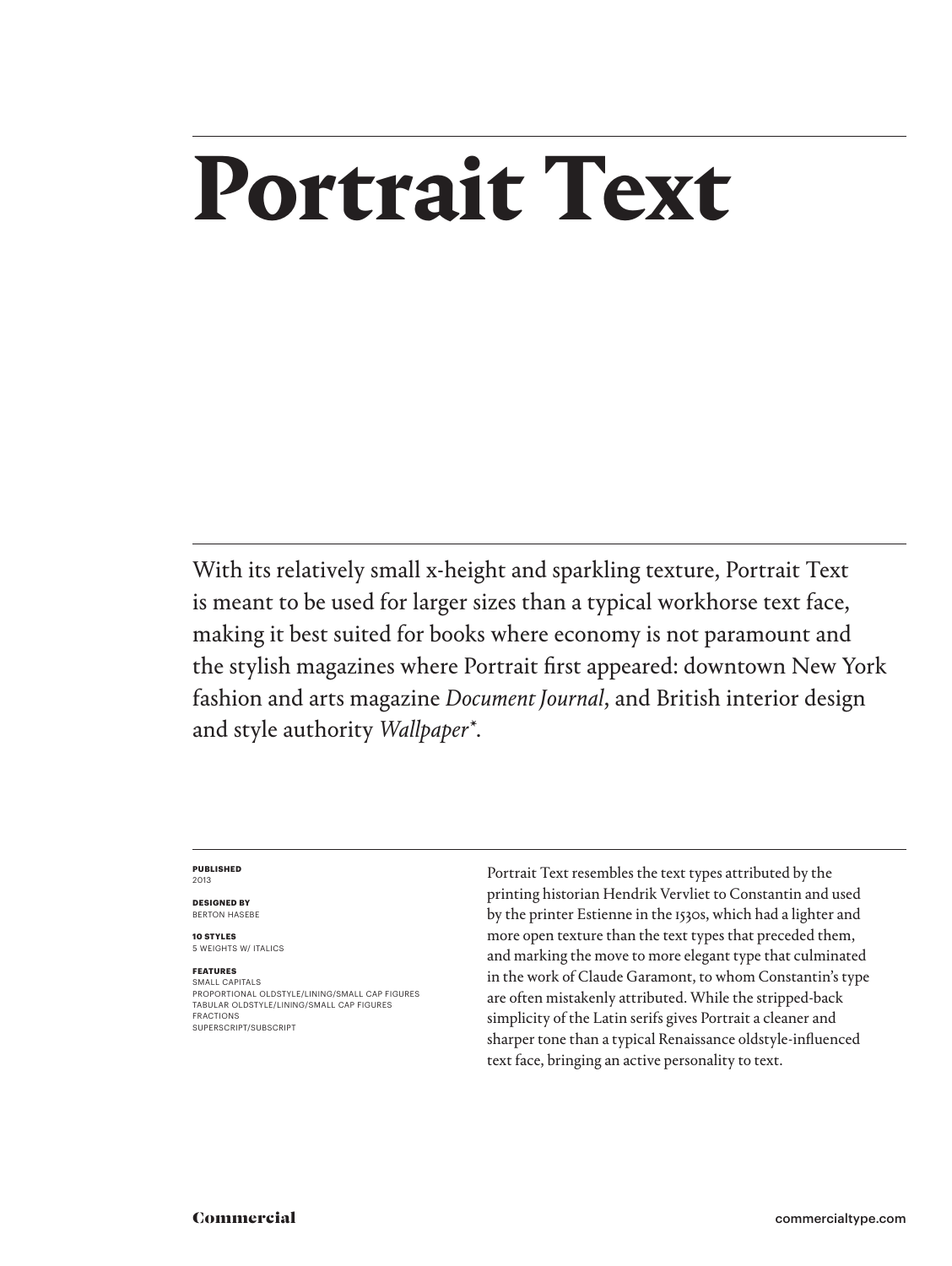Portrait Text Regular *Portrait Text Regular Italic* Portrait Text Regular No. 2 *Portrait Text Regular No. 2 Italic* Portrait Text Medium *Portrait Text Medium Italic* **Portrait Text Bold** *Portrait Text Bold Italic* Portrait Text Heavy *Portrait Text Heavy Italic*

# The Futurist Manifesto *The Futurist Manifesto*  REGULAR & REGULAR ITALIC, 16PT

# The Futurist Manifesto *The Futurist Manifesto* REGULAR NO.2 & REGULAR NO.2 ITALIC, 16PT

Different printing methods – and different taste – make for disparate requirements in the overall color of a block of text, so Berton Hasebe has included two different Regular weights in the Portrait Text family. Portrait Text Regular is lighter and airier, working best at slightly larger sizes and on uncoated paper. Portrait Text Regular No. 2 is noticeably darker, giving it a more forceful presence on coated paper and allowing use at smaller sizes.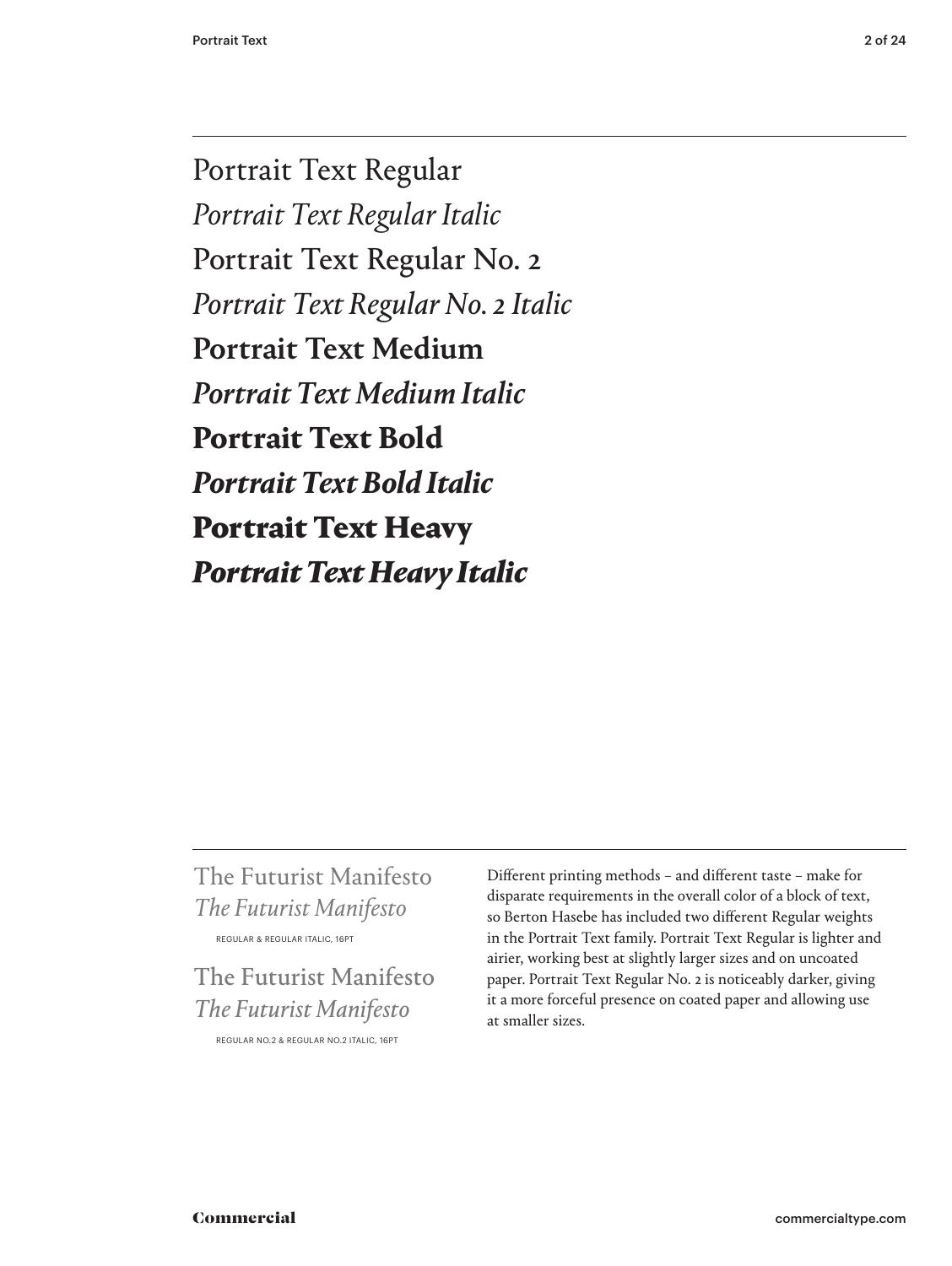MEMES TRAVEL FROM TOP TO BOTTOM ACROSS GENERATIONS Humans are not unique in their capacity for identifying events as recurrent It will always be impossible to know, for all writing is in itself a form of theft *IS IT UNIVERSAL WISDOM? OR IS IT SOME ROMANTIC PSYCHOLOGIES This special voice, of English empiricism, French rationalism and the faith of the times*

PORTRAIT TEXT REGULAR, REGULAR ITALIC, 14 PT

STUDIOS WERE CRANKING OUT MORE THAN 800 PAGES A DAY Tim Doctor gets 1412 mentions and therefore meets all the EOD's criterions Si un document est réédité, nous l'enlèverons immédiatement de notre site *THE SURREALISM HELPED SECULARIZE THE IMAGE OF THE AUTHOR Illusionistic pictures present the viewer with a mental choice of many interpretations*

PORTRAIT TEXT NO. 2 REGULAR, REGULAR NO.2 ITALIC 14 PT [STYLISTIC 1: K, STYLISTIC 3: W, LINING AND OLDSTYLE FIGURES]

REALITY IS DIFFERENT FROM THE ILLUSION OF UNIQUENESS Istnieją również, choć jest to dość rzadkie, bardzo stare ciekawe portrety Kings of juke boxes underestimate the creations of 1929 that killed them *IT IS QUITE OBVIOUS TO THE ENCHANTED CROWD IMITATING THE Everything about a work of art is contrived to force us to perceive it as unique art* 

PORTRAIT TEXT MEDIUM, MEDIUM ITALIC, 14 PT [STYLISTIC 2: k, STYLISTIC 4: w, SWASH: Q, OLDSTYLE FIGURES]

**AS GRADUATE OF 1989, THE IDEA OF AN INFECTED MIND DIED Compilors of the Oxford English Dictionaries operate a very hard task Portraits of the 46% don't match the story told by the narrator's friend** *UN AÑO MUY EXTRAÑO LLENO DE CARAS HUMORÍSTICOS VACÍOS One virus that clones itself too prolfically within entities will soon be detected*

PORTRAIT TEXT BOLD, BOLD ITALIC 14 PT [LINING AND OLDSTYLE FIGURES]

COLLABORATIONS BETWEEN JON & JARRET WERE A SUCCESS Daß nichts für ihn da wäre, KEIN BRIEF, keine Karte, kein Telegramm It was commissioned by the *New York Review of Books* but did not win *ONE MORNING IN MAY 1934, THE ROOM BURNT DOWN IN FLAMES Mr. Knockly was at the back, his head bowed so far over that it was invisible*

PORTRAIT TEXT HEAVY, HEAVY ITALIC, 14 PT [LINING FIGURES]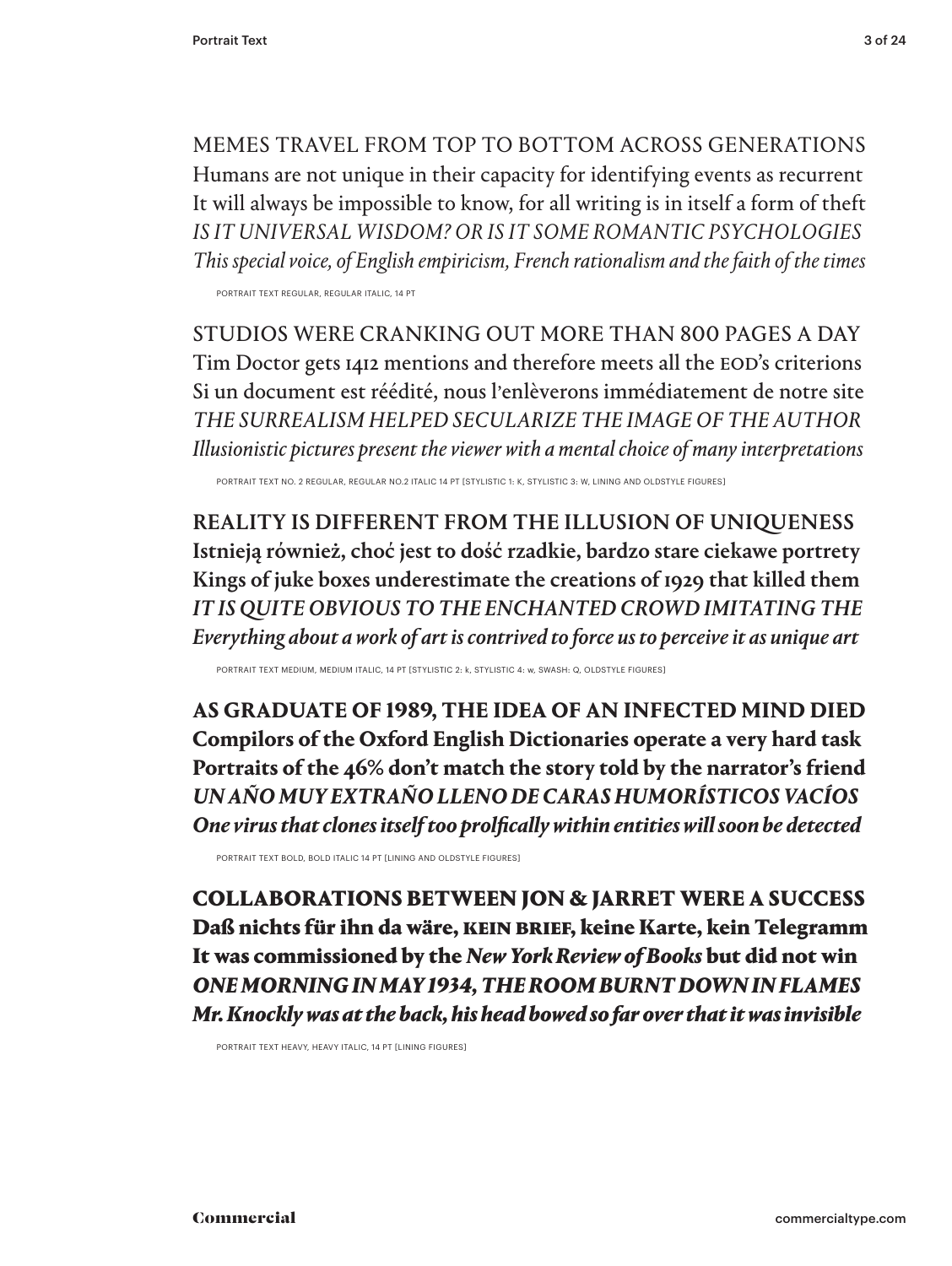REGULAR

BOLD

BOLD

TEXT REGULAR, REGULAR ITALIC, BOLD, 14/19 PT

THE SPANISH WAR, which began in 1739, and the French war which soon followed it occasioned further increase of the debt, which, on the 31st of December 1748, after it had been concluded by the **Treaty of Aix-la-Chapelle,**  amounted to  $\text{\textsterling}78,293,313$ . The most profound peace of the seventeen years of continuance had taken no more than £8,328,354. from it. A war of less than nine years' continuance added £31,338,689 to it (Refer to James Postlethwaite's *History of the Public Revenue*). During the administration of Mr. Pelham, the interest of the public debt was reduced from 4% to 3%; or at least measures were taken for reducing it, from four to three per cent; **the sinking fund** was increased, and some part of the public debt was paid off. In 1755, before the breaking out of the late war, the funded debt of Great Britain amounted to £72,289,673. On the 5th of January 1763, at the conclusion of the peace, the funded debt amounted to £122,603,336. The unfunded debt has been stated at £13,927,589. But the expense occasioned by the war did not end with the conclusion of the peace, so that though, on the 5th of January 1764, the funded debt was increased (partly by a new loan, and partly by funding a part of the unfunded debt) to £129,586,78, there still remained (according to the very well informed author of *Considerations on the Trade and Finances of Great Britain*) an unfunded debt which was brought to account in that and the following year of £975,017. In 1764, therefore, the public debt of Great Britain, funded and unfunded together, amounted, according to this author, to £139,516,807. The annuities for lives, too, had been granted as premiums to the subscribers to the new loans in 1757, estimated at fourteen years' purchase, were valued at  $£472,500$ ; and the annuities for long terms of years, granted as premiums REGULAR SMALL CAPS PROPORTIONAL<br>LINING FIGURES REGULAR ITALIC PROPORTIONAL OLDSTYLE FIGURES REGULAR ITALIC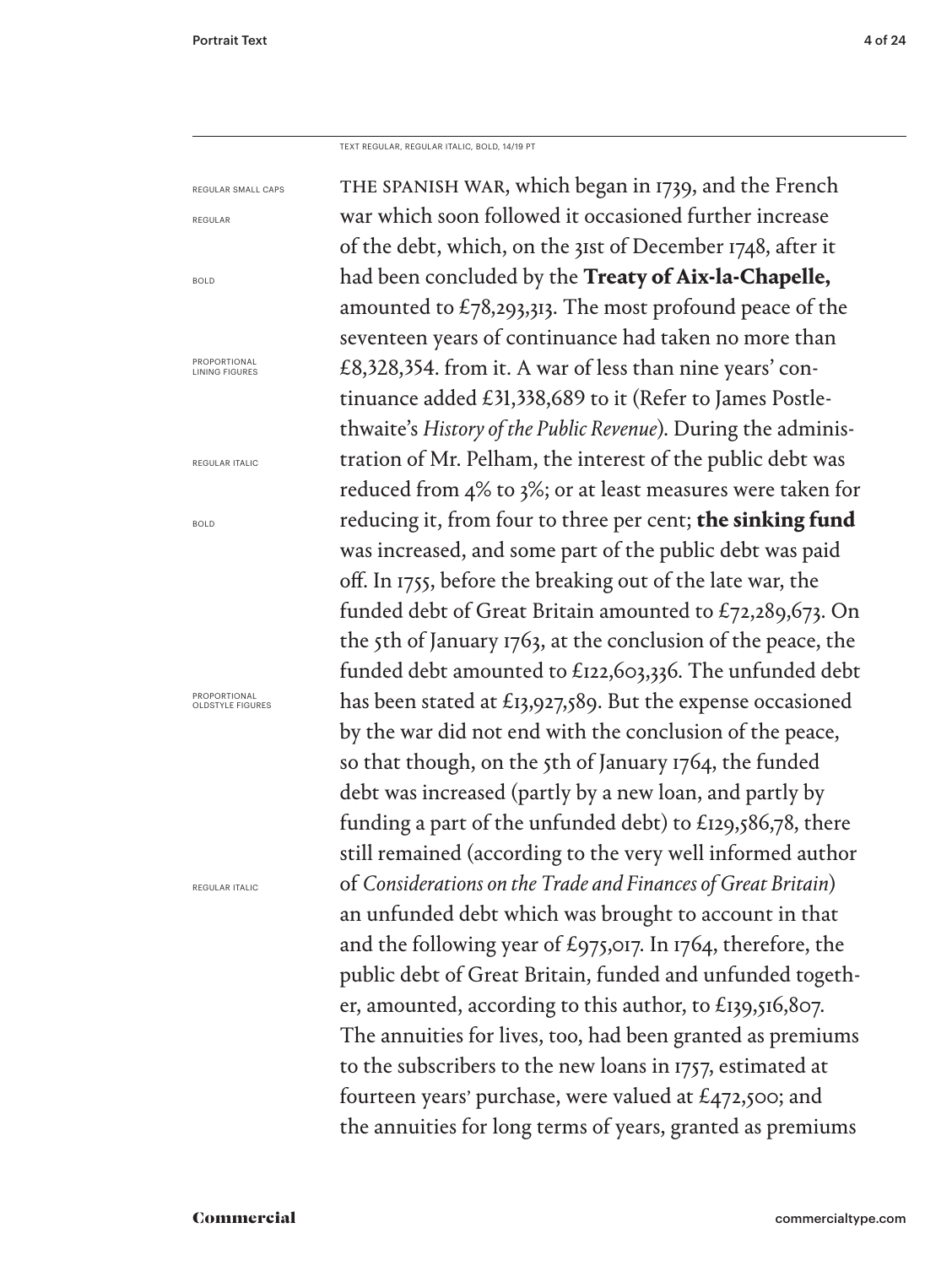BOLD

BOLD

TEXT REGULAR NO.2, REGULAR NO.2 ITALIC, BOLD, 14/19 PT

the spanish war, which began in 1739, and the French war which soon followed it occasioned further increase of the debt, which, on the 31st of December 1748, after it had been concluded by the **Treaty of Aix-la-Chapelle,**  amounted to  $\text{\textsterling}78,293,313$ . The most profound peace of the seventeen years of continuance had taken no more than £8,328,354. from it. A war of less than nine years' continuance added £31,338,689 to it (Refer to James Postlethwaite's *History of the Public Revenue*). During the administration of Mr. Pelham, the interest of the public debt was reduced from 4% to 3%; or at least measures were taken for reducing it, from four to three per cent; **the sinking fund** was increased, and some part of the public debt was paid off. In 1755, before the breaking out of the late war, the funded debt of Great Britain amounted to £72,289,673. On the 5th of January 1763, at the conclusion of the peace, the funded debt amounted to £122,603,336. The unfunded debt has been stated at £13,927,589. But the expense occasioned by the war did not end with the conclusion of the peace, so that though, on the 5th of January 1764, the funded debt was increased (partly by a new loan, and partly by funding a part of the unfunded debt) to £129,586,78, there still remained (according to the very well informed author of *Considerations on the Trade and Finances of Great Britain*) an unfunded debt which was brought to account in that and the following year of £975,017. In 1764, therefore, the public debt of Great Britain, funded and unfunded together, amounted, according to this author, to £139,516,807. The annuities for lives, too, had been granted as premiums to the subscribers to the new loans in 1757, estimated at fourteen years' purchase, were valued at  $\mathcal{L}_{472,500}$ ; and the annuities for long terms REGULAR NO.2 SMALL CAPS REGULAR NO.2 PROPORTIONAL<br>LINING FIGURES REGULAR NO.2 ITALIC PROPORTIONAL OLDSTYLE FIGURES REGULAR NO.2 ITALIC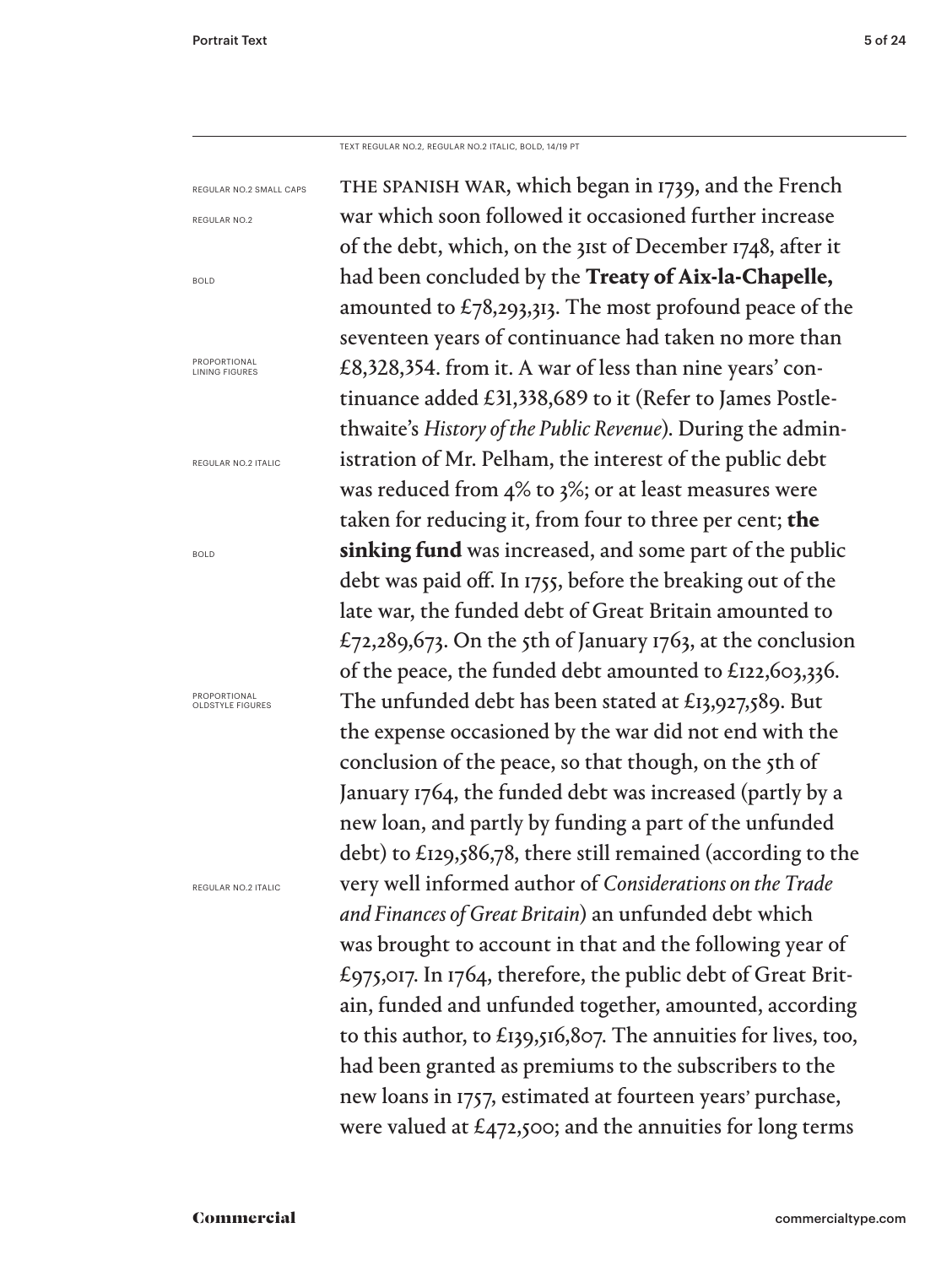The old English East India Company was established in 1600 and granted a Royal Charter by Queen Elizabeth. In the first twelve voyages which they fitted out for India, they appear to have traded mainly in cotton, silk, indigo dye, salt, saltpetre, tea and opium. In 1612, they united into a joint stock. Their charter was exclusive, and though not confirmed by Act of Parliament, was in those days supposed to convey a real exclusive privilege.

#### **Exclusive privilege of the Royal Charter**

For many years, therefore, they were not much disturbed by interlopers. Their capital, which never exceeded £744,000, and of which £50 was a share, was not so exorbitant, nor their dealings that extensive, as to afford either a pretext for gross negligence and profusion, or a cover to gross malversation. Notwithstanding some extraordinary losses, occasioned partly by the malice of the Dutch East India Company, and partly by other accidents, they carried on for many years a successful trade. But in process of time, when the principles of liberty were better understood, it became every day more and more doubtful how far a Royal Charter, not confirmed by *Act of Parliament,* could convey an exclusive privilege. Upon all these questions the decisions of the courts of justice were not uniform, but varied with the authority of government and the humours of the times. Interlopers multiplied upon them, and towards the end of the reign of Charles II, through the whole of that of James II and during a part of that of William III, reduced them to great distress. In 1698, a proposal was made to Parliament of advancing two millions to government at eight per cent, provided the subscribers were erected into a new East India Company with exclusive privileges. The old East India Company offered seven hundred thousand

TEXT REGULAR, REGULAR ITALIC, BOLD, 11/14 PT TEXT REGULAR NO.2, REGULAR NO.2 ITALIC, BOLD, 11/14 PT

The old English East India Company was established in 1600 and granted a Royal Charter by Queen Elizabeth. In the first twelve voyages which they fitted out for India, they appear to have traded mainly in cotton, silk, indigo dye, salt, saltpetre, tea and opium. In 1612, they united into a joint stock. Their charter was exclusive, and though not confirmed by Act of Parliament, was in those days supposed to convey a real exclusive privilege.

## **Exclusive privilege of the Royal Charter**

For many years, therefore, they were not much disturbed by interlopers. Their capital, which never exceeded £744,000, and of which £50 was a share, was not so exorbitant, nor their dealings that extensive, as to afford either a pretext for gross negligence and profusion, or a cover to gross malversation. Notwithstanding some extraordinary losses, occasioned partly by the malice of the Dutch East India Company, and partly by other accidents, they carried on for many years a successful trade. But in process of time, when the principles of liberty were better understood, it became every day more and more doubtful how far a Royal Charter, not confirmed by *Act of Parliament,* could convey an exclusive privilege. Upon all these questions the decisions of the courts of justice were not uniform, but varied with the authority of government and the humours of the times. Interlopers multiplied upon them, and towards the end of the reign of Charles II, through the whole of that of James II and during a part of that of William III, reduced them to great distress. In 1698, a proposal was made to Parliament of advancing two millions to government at eight per cent, provided the subscribers were erected into a new East India Company with exclusive privileges. The old East India Company offered seven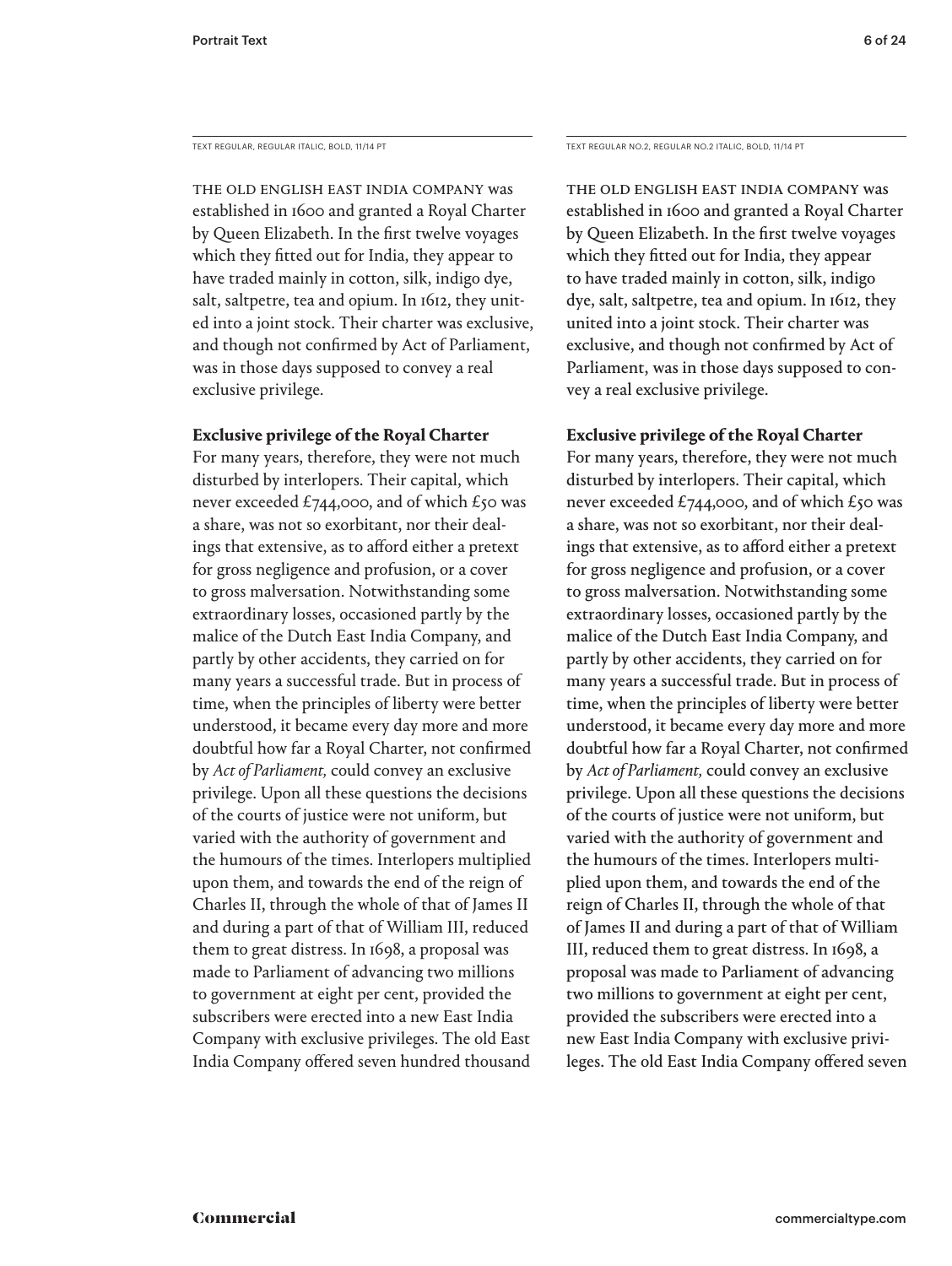TEXT MEDIUM, MEDIUM ITALIC, HEAVY, 11/14 PT

The old English East India Company was established in 1600 and granted a Royal Charter by Queen Elizabeth. In the first twelve voyages which they fitted out for India, they appear to have traded mainly in cotton, silk, indigo dye, salt, saltpetre, tea and opium. In 1612, they united into a joint stock. Their charter was exclusive, and though not confirmed by Act of Parliament, was in those days supposed to convey a real exclusive privilege.

## Exclusive privilege of the Royal Charter

For many years, therefore, they were not much disturbed by interlopers. Their capital, which never exceeded £744,000, and of which £50 was a share, was not so exorbitant, nor their dealings so extensive, as to afford either a pretext for gross negligence and profusion, or a cover to gross malversation. Notwithstanding some extraordinary losses, occasioned partly by the malice of the Dutch East India Company, and partly by other accidents, they carried on for many years a successful trade. But in process of time, when the principles of liberty were better understood, it became every day more and more doubtful how far a Royal Charter, not confirmed by *Act of Parliament,*  could convey an exclusive privilege. Upon all these questions the decisions of the courts of justice were not uniform, but varied with the authority of government and the humours of the times. Interlopers multiplied upon them, and towards the end of the reign of Charles II, through the whole of that of James II and during a part of that of William III, reduced them to great distress. In 1698, a proposal was made to Parliament of advancing two millions to government at eight per cent, provided the subscribers were erected into a new East India Company with exclusive privileges. The old

TEXT BOLD, BOLD ITALIC, 11/14 PT

**The old English East India Company was established in 1600 and granted a Royal Charter by Queen Elizabeth. In the first twelve voyages which they fitted out for India, they appear to have traded mainly in cotton, silk, indigo dye, salt, saltpetre, tea and opium. In 1612, they united into a joint stock. Their charter was exclusive, and though not confirmed by Act of Parliament, was in those days supposed to convey a real exclusive privilege.** 

*Exclusive privilege of the Royal Charter* **For many years, therefore, they were not much disturbed by interlopers. Their capital, which never exceeded £744,000, and of which £50 was a share, was not so exorbitant, nor their dealings so extensive, as to afford either a pretext for gross negligence and profusion, or a cover to gross malversation.** 

TEXT HEAVY, HEAVY ITALIC, 11/14 PT

The old English East India Company was established in 1600 and granted a Royal Charter by Queen Elizabeth. In the first twelve voyages which they fitted out for India, they appear to have traded mainly in cotton, silk, indigo dye, salt, saltpetre, tea and opium. In 1612, they united into a joint stock. Their charter was exclusive, and though not confirmed by Act of Parliament, was in those days supposed to convey a real exclusive privilege.

*Exclusive privilege of the Royal Charter* For many years, therefore, they were not much disturbed by interlopers. Their capital, which never exceeded  $£744,000,$  and of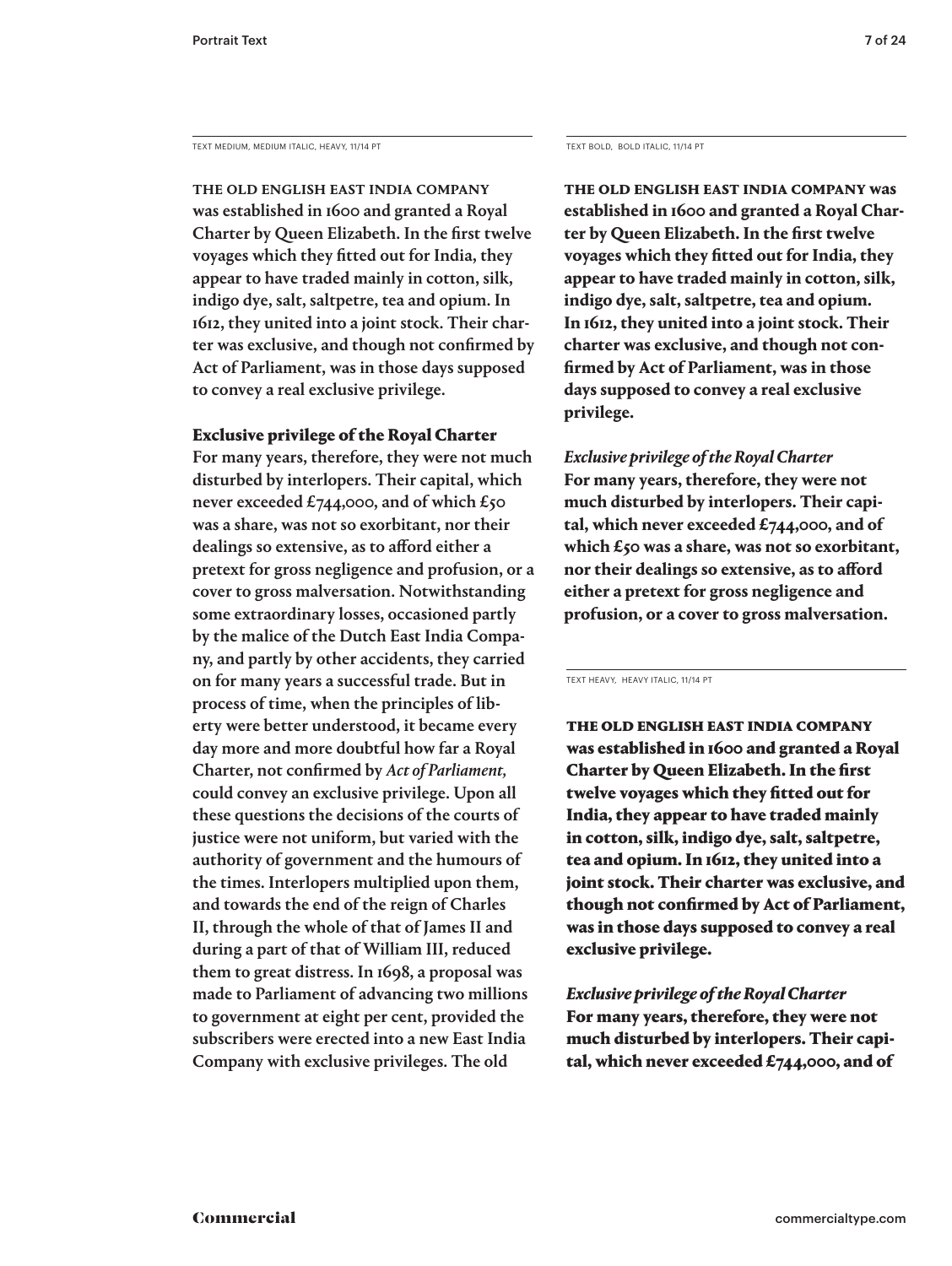TEXT REGULAR, REGULAR ITALIC, BOLD, 10/13 PT TEXT REGULAR NO.2, REGULAR NO.2 ITALIC, BOLD, 10/13 PT

The old English East India Company was established in 1600 and granted a Royal Charter by Queen Elizabeth. In the first twelve voyages which they fitted out for India, they appear to have traded mainly in cotton, silk, indigo dye, salt, saltpetre, tea and opium. In 1612, they united into a joint stock. Their charter was exclusive, and though not confirmed by Act of Parliament, was in those days supposed to convey a real exclusive privilege.

**Exclusive privilege of the Royal Charter**

For many years, therefore, they were not much disturbed by interlopers. Their capital, which never exceeded £744,000, and of which £50 was a share, was not so exorbitant, nor their dealings that extensive, as to afford either a pretext for gross negligence and profusion, or a cover to gross malversation. Notwithstanding some extraordinary losses, occasioned partly by the malice of the Dutch East India Company, and partly by other accidents, they carried on for many years a successful trade. But in process of time, when the principles of liberty were better understood, it became every day more and more doubtful how far a Royal Charter, not confirmed by *Act of Parliament,* could convey an exclusive privilege. Upon all these questions the decisions of the courts of justice were not uniform, but varied with the authority of government and the humours of the times. Interlopers multiplied upon them, and towards the end of the reign of Charles II, through the whole of that of James II and during a part of that of William III, reduced them to great distress.

#### **Ramifications of the proposal of 1698**

In 1698, a proposal was made to Parliament of advancing two millions to government at eight per cent, provided the subscribers were erected into a *new East India Company* with exclusive privileges. The old East India Company offered seven hundred thousand pounds, nearly the amount of their capital, at four per cent upon the same conditions. But such was at that time the state of public credit, that it was more convenient for government to borrow two millions at eight per cent than seven hundred thousand pounds

The old English East India Company was established in 1600 and granted a Royal Charter by Queen Elizabeth. In the first twelve voyages which they fitted out for India, they appear to have traded mainly in cotton, silk, indigo dye, salt, saltpetre, tea and also opium. In 1612, they united into a joint stock. Their charter was exclusive, and though not confirmed by Act of Parliament, was in those days supposed to convey a real exclusive privilege.

**Exclusive privilege of the Royal Charter**

For many years, therefore, they were not much disturbed by interlopers. Their capital, which never exceeded £744,000, and of which £50 was a share, was not so exorbitant, nor their dealings so extensive, as to afford either a pretext for gross negligence and profusion, or a cover to gross malversation. Notwithstanding some extraordinary losses, occasioned partly by the malice of the Dutch East India Company, and partly by other accidents, they carried on for many years a successful trade. But in process of time, when the principles of liberty were better understood, it became every day more and more doubtful how far a Royal Charter, not confirmed by *Act of Parliament,* could convey an exclusive privilege. Upon all these questions the decisions of the courts of justice were not uniform, but varied with the authority of government. Interlopers multiplied upon them, and towards the end of the reign of Charles II, through the whole of that of James II and during a part of that of William III, reduced them to great distress.

#### **Ramifications of the proposal of 1698**

In 1698, a proposal was made to Parliament of advancing two millions to government at eight per cent, provided the subscribers were erected into a *new East India Company* with exclusive privileges. The old East India Company offered seven hundred thousand pounds, nearly the amount of their capital, at four per cent upon the same conditions. But such was at that time the state of public credit, that it was more convenient for government to borrow two millions at eight per cent than seven hundred thousand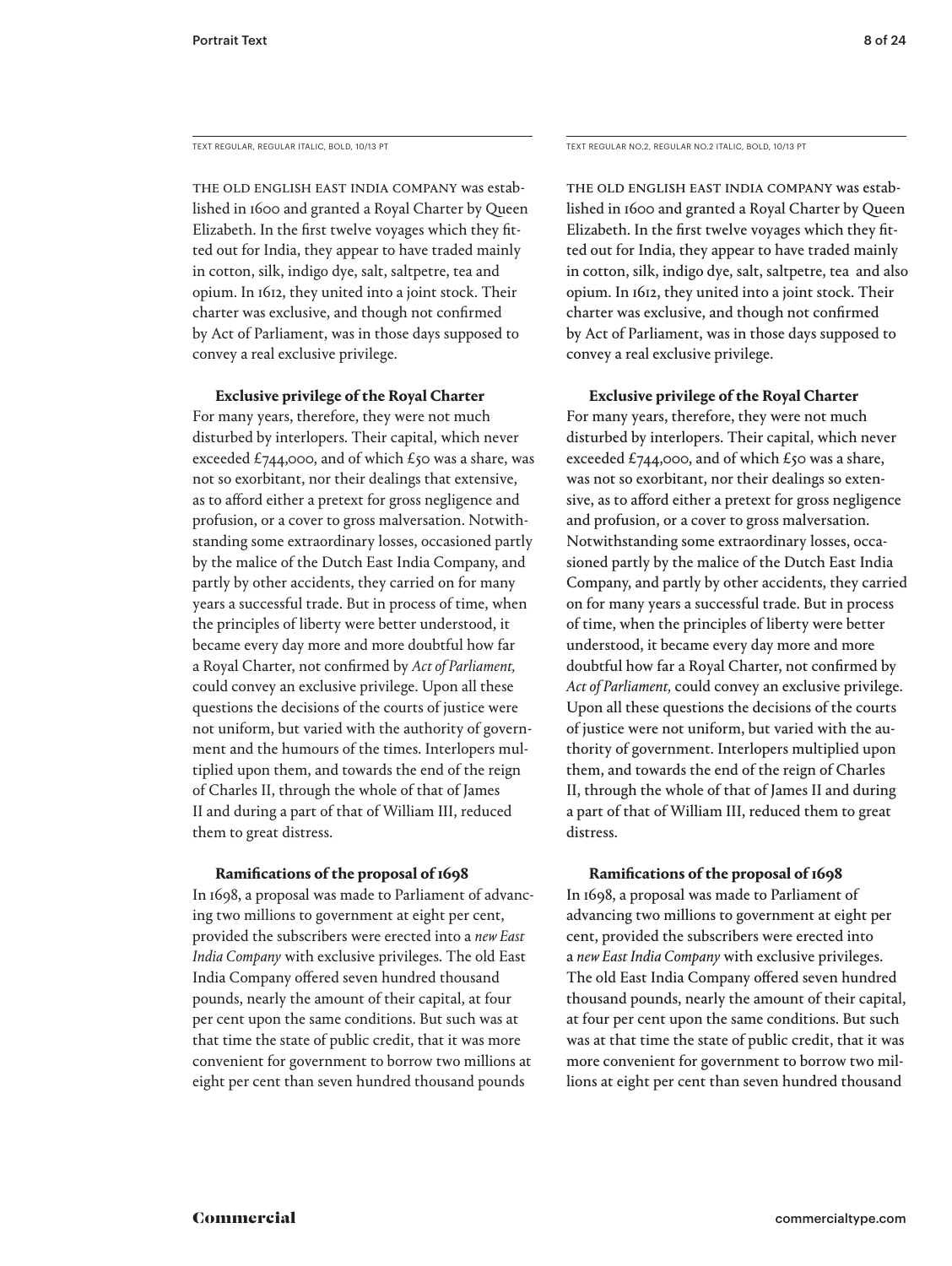TEXT MEDIUM, MEDIUM ITALIC, HEAVY, 10/13 PT TEXT BOLD, BOLD ITALIC, 10/13 PT

The old English East India Company was established in 1600 and granted a Royal Charter by Queen Elizabeth. In the first twelve voyages which they fitted out for India, they appear to have traded mainly in cotton, silk, indigo dye, salt, saltpetre, tea and also opium. In 1612, they united into a joint stock. Their charter was exclusive, and though not confirmed by Act of Parliament, was in those days supposed to convey a real exclusive privilege.

Exclusive privilege of the Royal Charter

For many years, therefore, they were not much disturbed by interlopers. Their capital, which never exceeded £744,000, and of which £50 was a share, was not so exorbitant, nor their dealings so extensive, as to afford either a pretext for gross negligence and profusion, or a cover to gross malversation. Notwithstanding some extraordinary losses, occasioned partly by the malice of the Dutch East India Company, and partly by other accidents, they carried on for many years a successful trade. But in process of time, when the principles of liberty were better understood, it became every day more and more doubtful how far a Royal Charter, not confirmed by *Act of Parliament,* could convey an exclusive privilege. Upon all these questions the decisions of the courts of justice were not uniform, but varied with the authority of government. Interlopers multiplied upon them, and towards the end of the reign of Charles II, through the whole of that of James II and during a part of that of William III, reduced them to great distress.

#### Ramifications of the proposal of 1698

In 1698, a proposal was made to Parliament of advancing two millions to government at eight per cent, provided the subscribers were erected into a *new East India Company* with exclusive privileges. The old East India Company offered seven hundred thousand pounds, nearly the amount of their capital, at four per cent upon the same conditions. But such was at that time the state of public credit, that it was more convenient for government to borrow two millions at eight per cent than seven

**The old English East India Company was established in 1600 and granted a Royal Charter by Queen Elizabeth. In the first twelve voyages which they fitted out for India, they appear to have traded mainly in cotton, silk, indigo dye, salt, saltpetre, tea and also opium. In 1612, they united into a joint stock. Their charter was exclusive, and though not confirmed by Act of Parliament, was in those days supposed to convey a real exclusive privilege.** 

#### *Exclusive privilege of the Royal Charter*

**For many years, therefore, they were not much disturbed by interlopers. Their capital, which never exceeded £744,000, and of which £50 was a share, was not so exorbitant, nor their dealings so extensive, as to afford either a pretext for gross negligence and profusion, or a cover to gross malversation. Notwithstanding some extraordinary losses, occasioned partly by the malice of the Dutch East India Company.**

TEXT HEAVY, HEAVY ITALIC, 10/13 PT

The old English East India Company was established in 1600 and granted a Royal Charter by Queen Elizabeth. In the first twelve voyages which they fitted out for India, they appear to have traded mainly in cotton, silk, indigo dye, salt, saltpetre, tea and opium. In 1612, they united into a joint stock. Their charter was exclusive, and though not confirmed by Act of Parliament, was in those days supposed to convey a real exclusive privilege.

## *Exclusive privilege of the Royal Charter*

For many years, therefore, they were not much disturbed by interlopers. Their capital, which never exceeded £744,000, and of which £50 was a share, was not so exorbitant, nor their dealings so extensive, as to afford either a pretext for gross negligence and profusion, or a cover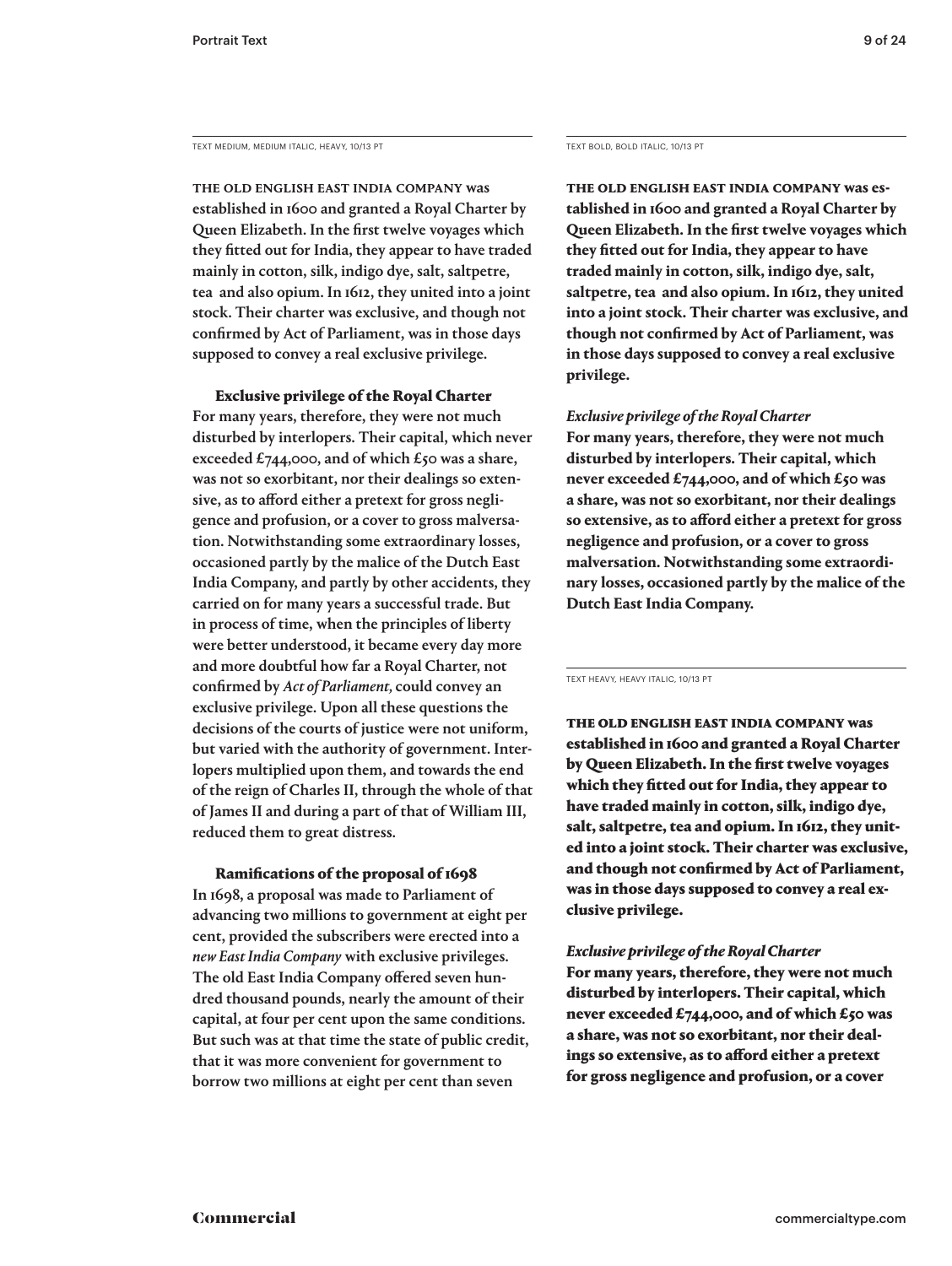TEXT REGULAR, REGULAR ITALIC, BOLD, 9/11 PT

The old English East India Company was established in 1600 and granted a Royal Charter by Queen Elizabeth. In the first twelve voyages which they fitted out for India, they appear to have traded mainly in cotton, silk, indigo dye, salt, saltpetre, tea and opium. In 1612, they united into a joint stock. Their charter was exclusive, and though not confirmed by Act of Parliament, was in those days supposed to convey a real exclusive privilege.

#### **Exclusive privilege of the Royal Charter**

For many years, therefore, they were not much disturbed by interlopers. Their capital, which never exceeded £744,000, and of which £50 was a share, was not so exorbitant, nor their dealings that extensive, as to afford either a pretext for gross negligence and profusion, or a cover to gross malversation. Notwithstanding some extraordinary losses, occasioned partly by the malice of the Dutch East India Company, and partly by other accidents, they carried on for many years a successful trade. But in process of time, when the principles of liberty were better understood, it became every day more and more doubtful how far a Royal Charter, not confirmed by *Act of Parliament,* could convey an exclusive privilege. Upon all these questions the decisions of the courts of justice were not uniform, but varied with the authority of government and the humours of the times. Interlopers multiplied upon them, and towards the end of the reign of Charles II, through the whole of that of James II and during a part of that of William III, reduced them to great distress.

#### **Ramifications of the proposal of 1698**

In 1698, a proposal was made to Parliament of advancing two millions to government at eight per cent, provided the subscribers were erected into a new East India Company with exclusive privileges. The old East India Company offered seven hundred thousand pounds, nearly the amount of their capital, at four per cent upon the same conditions. But such was at that time the state of public credit, that it was more convenient for government to borrow two millions at eight per cent than seven hundred thousand pounds at four. The proposal of the new subscribers was accepted, and a *new East India Company* established in consequence. The old East India Company, however, had a right to continue their trade till 1701. They had, at the same time, in the name of their treasurer, subscribed, very artfully, three hundred and fifteen thousand pounds into the stock of the new. By a negligence in the expression of the Act of Parliament which vested the East India trade in the subscribers to this loan of two millions, it did not appear evident that they were all obliged to unite into a joint stock. A few private traders, whose subscriptions amounted TEXT REGULAR NO.2, REGULAR NO.2 ITALIC, BOLD, 9/11 PT

The old English East India Company was established in 1600 and granted a Royal Charter by Queen Elizabeth. In the first twelve voyages which they fitted out for India, they appear to have traded mainly in cotton, silk, indigo dye, salt, saltpetre, tea and opium. In 1612, they united into a joint stock. Their charter was exclusive, and though not confirmed by Act of Parliament, was in those days supposed to convey a real exclusive privilege.

#### **Exclusive privilege of the Royal Charter**

For many years, therefore, they were not much disturbed by interlopers. Their capital, which never exceeded £744,000, and of which £50 was a share, was not so exorbitant, nor their dealings that extensive, as to afford either a pretext for gross negligence and profusion, or a cover to gross malversation. Notwithstanding some extraordinary losses, occasioned partly by the malice of the Dutch East India Company, and partly by other accidents, they carried on for many years a successful trade. But in process of time, when the principles of liberty were better understood, it became every day more and more doubtful how far a Royal Charter, not confirmed by *Act of Parliament,* could convey an exclusive privilege. Upon all these questions the decisions of the courts of justice were not uniform, but varied with the authority of government and the humours of the times. Interlopers multiplied upon them, and towards the end of the reign of Charles II, through the whole of that of James II and during a part of that of William III, reduced them to great distress.

#### **Ramifications of the proposal of 1698**

In 1698, a proposal was made to Parliament of advancing two millions to government at eight per cent, provided the subscribers were erected into a new East India Company with exclusive privileges. The old East India Company offered seven hundred thousand pounds, nearly the amount of their capital, at four per cent upon the same conditions. But such was at that time the state of public credit, that it was more convenient for government to borrow two millions at eight per cent than seven hundred thousand pounds at four. The proposal of the new subscribers was accepted, and a *new East India Company* established in consequence. The old East India Company, however, had a right to continue their trade till 1701. They had, at the same time, in the name of their treasurer, subscribed, very artfully, three hundred and fifteen thousand pounds into the stock of the new. By a negligence in the expression of the Act of Parliament which vested the East India trade in the subscribers to this loan of two millions, it did not appear evident that they were all obliged to unite into a joint stock. A few private traders, whose subscriptions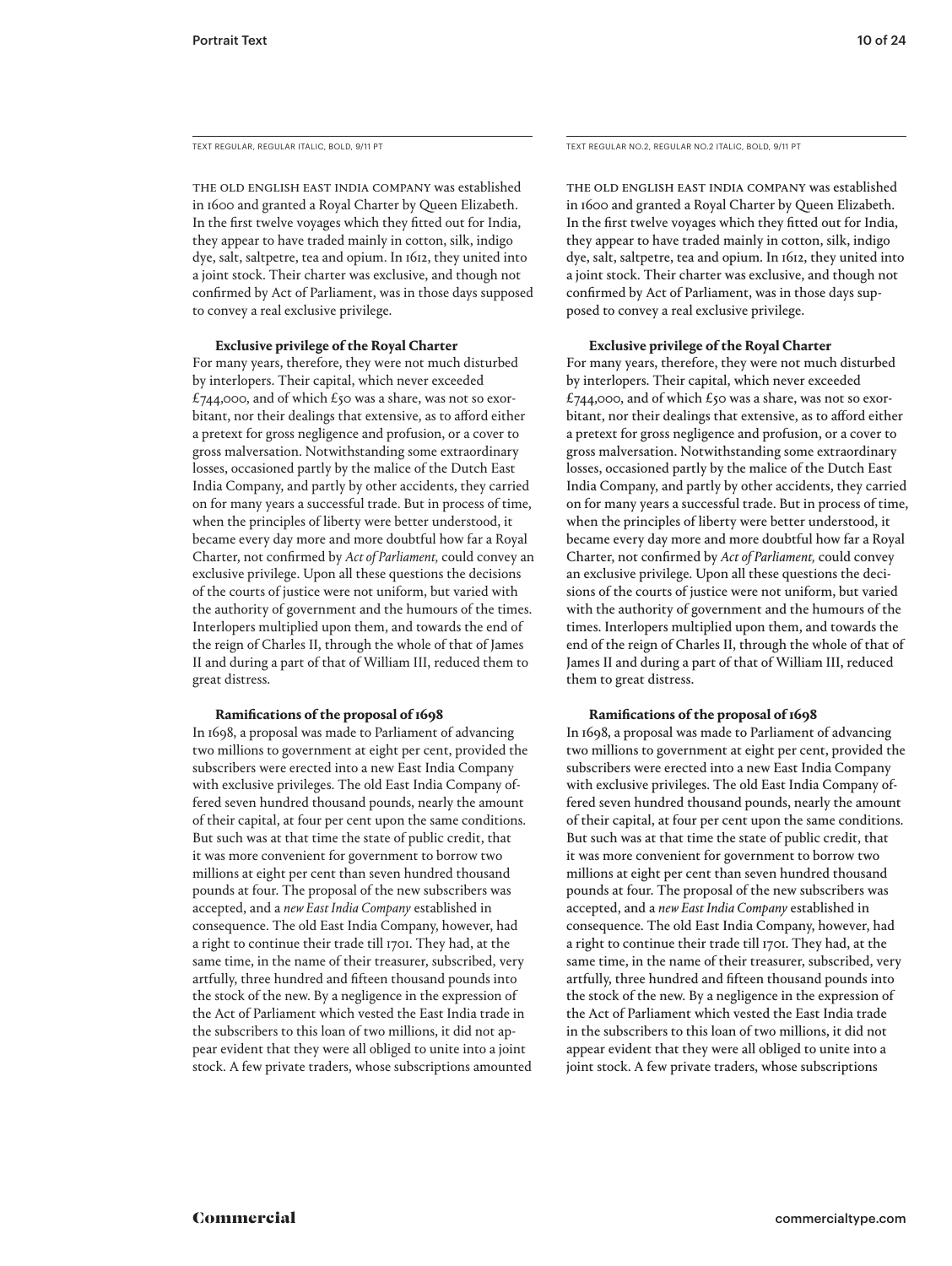TEXT MEDIUM, MEDIUM ITALIC, HEAVY, 9/12 PT

The old English East India Company was established in 1600 and granted a Royal Charter by Queen Elizabeth. In the first twelve voyages which they fitted out for India, they appear to have traded mainly in cotton, silk, indigo dye, salt, saltpetre, tea and also opium. In 1612, they united into a joint stock. Their charter was exclusive, and though not confirmed by Act of Parliament, was in those days supposed to convey a real exclusive privilege.

#### Exclusive privilege of the Royal Charter

For many years, therefore, they were not much disturbed by interlopers. Their capital, which never even exceeded £744,000, and of which £50 was a share, was not so exorbitant, nor their dealings so extensive, as to afford either a pretext for gross negligence and profusion, or a cover to gross malversation. Notwithstanding some extraordinary losses, occasioned partly by the malice of the Dutch East India Company, and partly by other accidents, they carried on for many years a successful trade. But in process of time, when the principles of liberty were better understood, it became every day more and more doubtful how far a Royal Charter, not confirmed by *Act of Parliament,* could convey an exclusive privilege. Upon all these questions the decisions of the courts of justice were not uniform, but varied with the authority of government and the humours of the times. Interlopers multiplied upon them, and towards the end of the reign of Charles II, through the whole of that of James II and during a part of that of William III, reduced them to great distress.

#### Ramifications of the proposal of 1698

In 1698, a proposal was made to Parliament of advancing two millions to government at eight per cent, provided the subscribers were erected into a new East India Company with exclusive privileges. The old East India Company offered seven hundred thousand pounds, nearly the amount of their capital, at four per cent upon the same conditions. But such was at that time the state of public credit, that it was more convenient for government to borrow two millions at eight per cent than seven hundred thousand pounds at four. The proposal of the new subscribers was accepted, and a *new East India Company* established in consequence. The old East India Company, however, had a right to continue their trade till 1701. They had, at the same time, in the name of their treasurer, subscribed, very artfully, three hundred and fifteen thousand pounds into the stock of the new. By a negligence in the expression of the Act of Parliament which vested the East India trade in the subscribers to this loan of two millions, it did not appear evident that

TEXT BOLD, BOLD ITALIC, 9/12 PT

**The old English East India Company was established in 1600 and granted a Royal Charter by Queen Elizabeth. In the first twelve voyages which they fitted out for India, they appear to have traded mainly in cotton, silk, indigo dye, salt, saltpetre, tea and also opium. In 1612, they united into a joint stock. Their charter was exclusive, and though not confirmed by Act of Parliament, was in those days supposed to convey a real exclusive privilege.** 

#### *Exclusive privilege of the Royal Charter*

**For many years, therefore, they were not much disturbed by interlopers. Their capital, which never even exceeded £744,000, and of which £50 was a share, was not so exorbitant, nor their dealings so extensive, as to afford either a pretext for gross negligence and profusion, or a cover to gross malversation. Notwithstanding some extraordinary losses, occasioned partly by the malice of the Dutch East India Company, and partly by other accidents, they carried on for many years a successful trade.**

TEXT HEAVY, HEAVY ITALIC, 9/12 PT

The old English East India Company was established in 1600 and granted a Royal Charter by Queen Elizabeth. In the first twelve voyages which they fitted out for India, they appear to have traded mainly in cotton, silk, indigo dye, salt, saltpetre, tea and also opium. In 1612, they united into a joint stock. Their charter was exclusive, and though not confirmed by Act of Parliament, was in those days supposed to convey a real exclusive privilege.

#### *Exclusive privilege of the Royal Charter*

For many years, therefore, they were not much disturbed by interlopers. Their capital, which never even exceeded £744,000, and of which £50 was a share, was not so exorbitant, nor their dealings so extensive, as to afford either a pretext for gross negligence and profusion, or a cover to gross malversation. Notwithstanding some extraordinary losses, occasioned partly by the malice of the Dutch East India Company, and partly by other accidents, they carried on for many years a successful trade. But in process of time, when the principles of liberty were better understood, it became every day more and more doubtful how far a Royal Charter, not confirmed by Act of Parliament, could convey an exclusive privilege. Upon all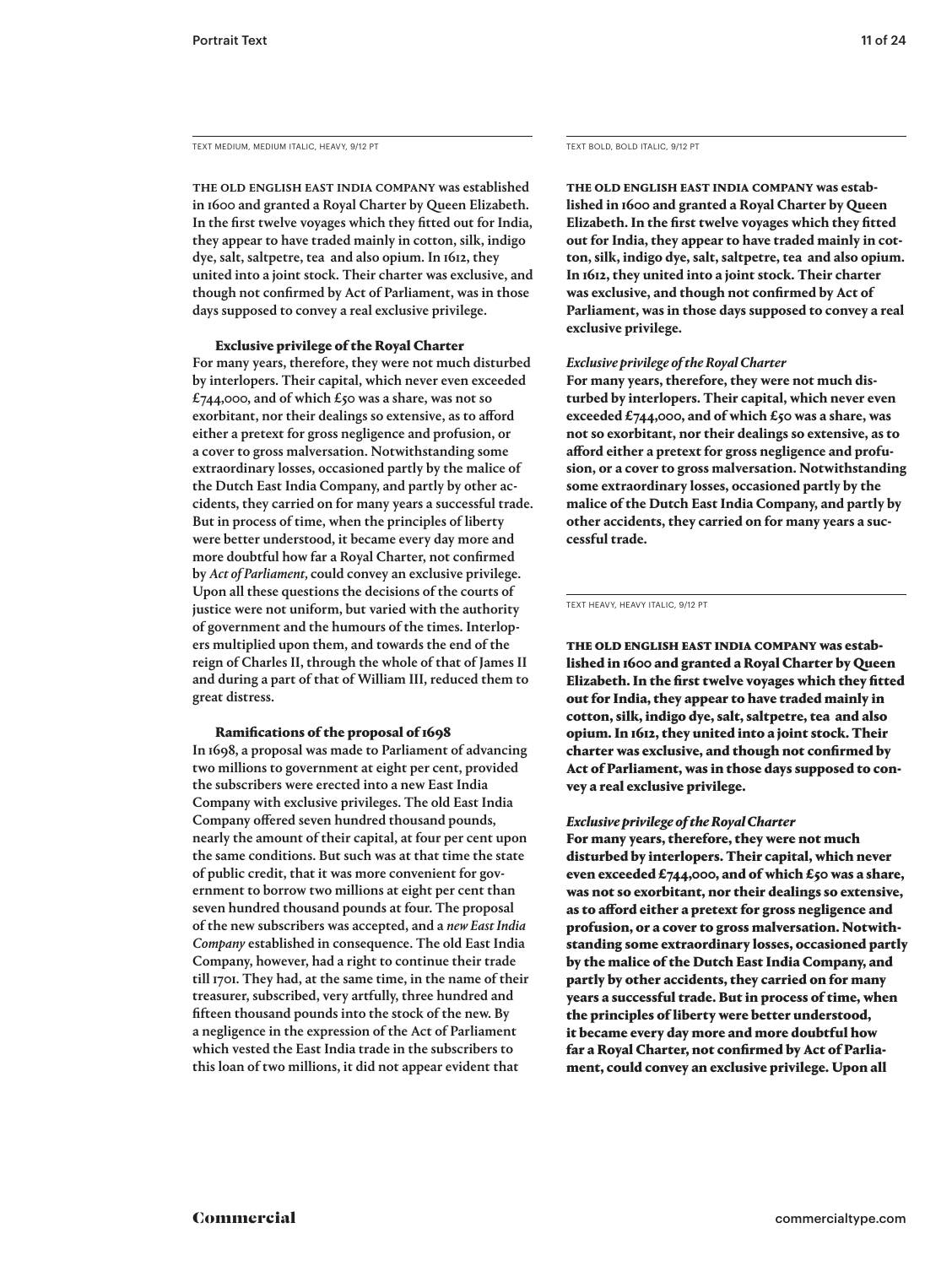The old English East India Company was established in 1600 and granted a Royal Charter by Queen Elizabeth. In the first twelve voyages which they fitted out for India, they appear to have traded mainly in cotton, silk, indigo dye, salt, saltpetre, tea and opium. In 1612, they united into a joint stock. Their charter was exclusive, and though not confirmed by Act of Parliament, was in those days supposed to convey a real exclusive privilege.

For many years, therefore, they were not much disturbed by interlopers. Their capital, which never exceeded  $\pounds$ 744,000, and of which £50 was a share, was not so exorbitant, nor their dealings that extensive, as to afford either a pretext for gross negligence and profusion, or a cover to gross malversation. Notwithstanding some extraordinary losses, occasioned partly by the malice of the Dutch East India Company, and partly by other accidents, they carried on for many years a successful trade. But in process of time, when the principles of liberty were better understood, it became every day more and more doubtful how far a Royal Charter, not confirmed by *Act of Parliament,* could convey an exclusive privilege. Upon all these questions the decisions of the courts of justice were not uniform, but varied with the authority of government and the humours of the times. Interlopers multiplied upon them, and towards the end of the reign of Charles II, through the whole of that of James II and during a part of that of William III, reduced them to great distress.

In 1698, a proposal was made to Parliament of advancing two millions to government at eight per cent, provided the subscribers were erected into a new East India Company with exclusive privileges. The old East India Company offered seven hundred thousand pounds, nearly the amount of their capital, at four per cent upon the same conditions. But such was at that time the state of public credit, that it was more convenient for government to borrow two millions at eight per cent than seven hundred thousand pounds at four. The proposal of the new subscribers was accepted, and a *new East India Company* established in consequence. The old East India Company, however, had a right to continue their trade till 1701. They had, at the same time, in the name of their treasurer, subscribed, very artfully, three hundred and fifteen thousand pounds into the stock of the new. By a negligence in the expression of the Act of Parliament which vested the East India trade in the subscribers to this loan of two millions, it did not appear evident that they were all obliged to unite into a joint stock. A few private traders, whose subscriptions amounted only to seven thousand two hundred pounds, insisted upon the privilege of trading separately upon their own stocks and at their own risk. The old East India Company had a right to a separate trade upon their old stock till 1701; and they had likewise, both before and after that period, a right, like that of other private traders, to a separate trade upon the three hundred and fifteen thousand pounds which they had subscribed into the stock of the new company. The competition of the two companies with the private traders, and with one another, is said to have well-nigh ruined both. Upon a subsequent occasion, in 1730, when a proposal was made to Parliament for putting the trade under the management of a regulated company, and thereby laying it in some measure open, the East India Company, in opposition to this proposal, represented in very strong terms what had been, at this time, the miserable effects, as they thought them, of this competition. In India, they said, it raised the price of goods so high that

TEXT REGULAR, REGULAR ITALIC, 8/10 PT TEXT REGULAR, REGULAR, REGULAR ITALIC, BOLD, 8/10 PT

they were not worth the buying; and in England, by overstocking the market, it sunk their price so low that no profit could be made by them. That by a more plentiful supply, to the great advantage and conveniency of the public, it must have reduced, very much, the price of Indian goods in the English market, cannot well be doubted; but that it should have raised very much their price in the Indian market seems not very probable, as all the extraordinary demand which that competition could occasion must have been but as a drop of water in the immense ocean of Indian Commerce.

#### **Trade monopoly and the Industrial Revolution**

The prosperity that the officers of the company enjoyed allowed them to return to Britain and establish sprawling estates and businesses, and to obtain political power. The Company developed a lobby in the English parliament. Under pressure from ambitious tradesmen and former associates of the Company (pejoratively termed *Interlopers* by the Company), who wanted to establish private trading firms in India, a deregulating act was passed in 1694. This allowed any English firm to trade with India, unless specifically prohibited by act of parliament, thereby annulling the charter that had been in force for almost 100 years. By an act that was passed in 1698, a new "parallel" East India Company (officially titled the *English Company Trading to the East Indies*) was floated under a state-backed indemnity of  $\pounds$ 2 million. The powerful stockholders of the old company quickly subscribed a sum of £315,000 in the new concern, and dominated the new body. The two companies wrestled with each other for some time, both in England and in India, for a dominant share of the trade.

It quickly became evident that, in practice, the original Company faced scarcely any measurable competition. The companies merged in 1708, by a tripartite indenture involving both companies and the state. Under this arrangement, the merged company lent to the Treasury a sum of  $\pounds$ 3,200,000, in return for exclusive privileges for the next three years, after which the situation was to be reviewed. The amalgamated company became the *United Company of Merchants of England Trading to the East Indies.*

#### **Colonial monopoly**

In the following decades there was a constant see-saw battle between the Company lobby and the Parliament. The Company sought a permanent establishment, while the Parliament would not willingly allow it greater autonomy and so relinquish the opportunity to exploit the Company's profits. In 1712, another act renewed the status of the Company, though the debts were repaid. By 1720, 15% of British imports were from India, almost all passing through the Company, which reasserted the influence of the Company lobby.

The license was prolonged until 1766 by yet another act in 1730. At this time, Britain and France became bitter rivals. Frequent skirmishes between them took place for control of colonial possessions. In 1742, fearing the monetary consequences of a war, the British government agreed to extend the deadline for the licensed exclusive trade by the Company in India until 1783, in return for a further loan of  $\mathcal E$ I million. Between 1756 and 1763, the Seven Years' War diverted the state's attention towards consolidation and defence of its territorial possessions in Europe and its colonies in North America. The war took place on Indian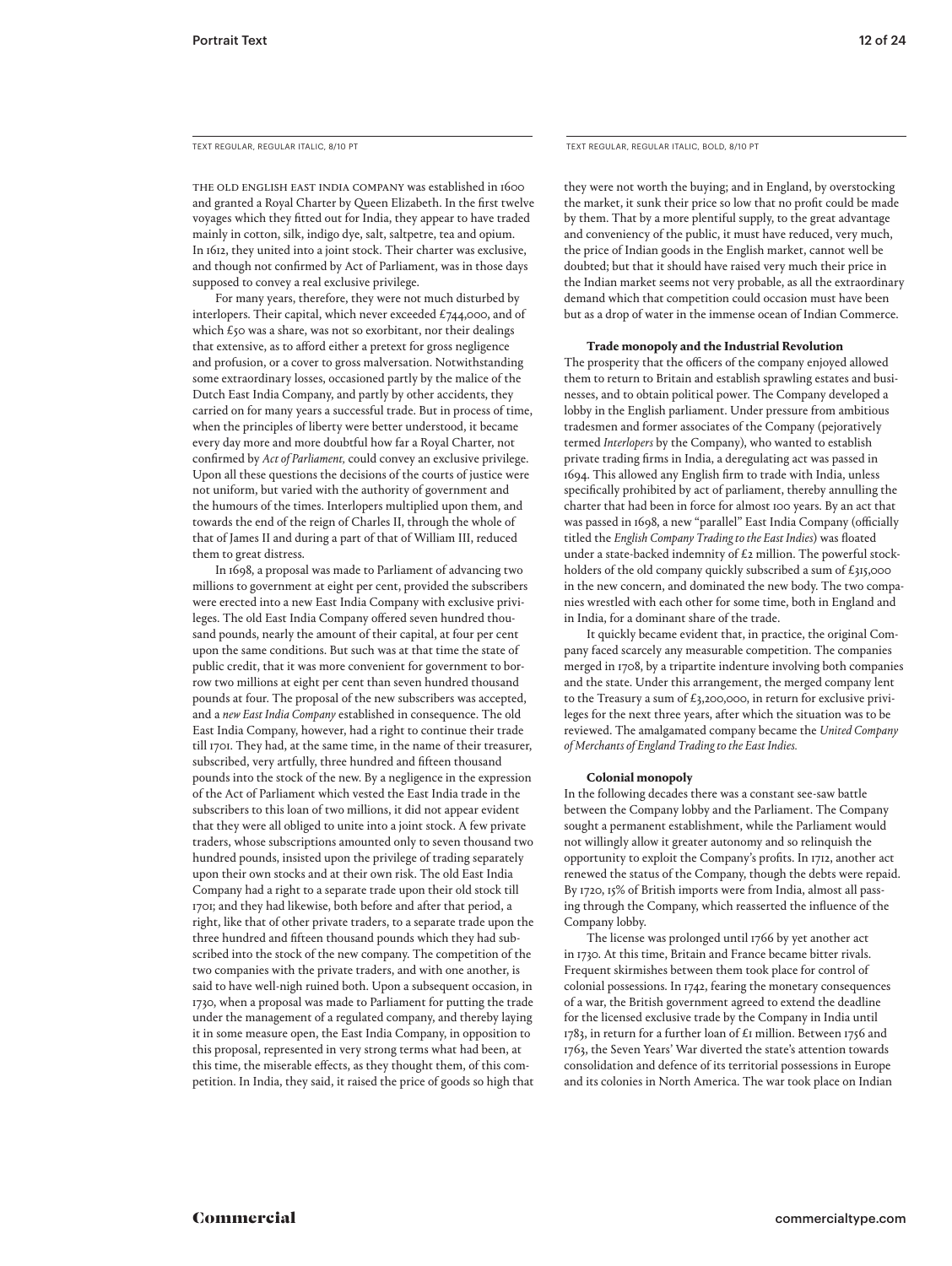The old English East India Company was established in 1600 and granted a Royal Charter by Queen Elizabeth. In the first twelve voyages which they fitted out for India, they appear to have traded mainly in cotton, silk, indigo dye, salt, saltpetre, tea and opium. In 1612, they united into a joint stock. Their charter was exclusive, and though not confirmed by Act of Parliament, was in those days supposed to convey a real exclusive privilege.

For many years, therefore, they were not much disturbed by interlopers. Their capital, which never exceeded  $\pounds$ 744,000, and of which £50 was a share, was not so exorbitant, nor their dealings that extensive, as to afford either a pretext for gross negligence and profusion, or a cover to gross malversation. Notwithstanding some extraordinary losses, occasioned partly by the malice of the Dutch East India Company, and partly by other accidents, they carried on for many years a successful trade. But in process of time, when the principles of liberty were better understood, it became every day more and more doubtful how far a Royal Charter, not confirmed by *Act of Parliament,* could convey an exclusive privilege. Upon all these questions the decisions of the courts of justice were not uniform, but varied with the authority of government and the humours of the times. Interlopers multiplied upon them, and towards the end of the reign of Charles II, through the whole of that of James II and during a part of that of William III, reduced them to great distress.

In 1698, a proposal was made to Parliament of advancing two millions to government at eight per cent, provided the subscribers were erected into a new East India Company with exclusive privileges. The old East India Company offered seven hundred thousand pounds, nearly the amount of their capital, at four per cent upon the same conditions. But such was at that time the state of public credit, that it was more convenient for government to borrow two millions at eight per cent than seven hundred thousand pounds at four. The proposal of the new subscribers was accepted, and a *new East India Company* established in consequence. The old East India Company, however, had a right to continue their trade till 1701. They had, at the same time, in the name of their treasurer, subscribed, very artfully, three hundred and fifteen thousand pounds into the stock of the new. By a negligence in the expression of the Act of Parliament which vested the East India trade in the subscribers to this loan of two millions, it did not appear evident that they were all obliged to unite into a joint stock. A few private traders, whose subscriptions amounted only to seven thousand two hundred pounds, insisted upon the privilege of trading separately upon their own stocks and at their own risk. The old East India Company had a right to a separate trade upon their old stock till 1701; and they had likewise, both before and after that period, a right, like that of other private traders, to a separate trade upon the three hundred and fifteen thousand pounds which they had subscribed into the stock of the new company. The competition of the two companies with the private traders, and with one another, is said to have well-nigh ruined both. Upon a subsequent occasion, in 1730, when a proposal was made to Parliament for putting the trade under the management of a regulated company, and thereby laying it in some measure open, the East India Company, in opposition to this proposal, represented in very strong terms what had been, at this time, the miserable effects, as they thought them, of this competition. In India, they said,

TEXT REGULAR NO.2, REGULAR NO.2 ITALIC, 8/10 PT TEXT REGULAR NO.2, REGULAR NO.2 ITALIC, BOLD, 8/10 PT

it raised the price of goods so high that they were not worth the buying; and in England, by overstocking the market, it sunk their price so low that no profit could be made by them. That by a more plentiful supply, to the great advantage and conveniency of the public, it must have reduced, very much, the price of Indian goods in the English market, cannot well be doubted; but that it should have raised very much their price in the Indian market seems not very probable, as all the extraordinary demand which that competition could occasion must have been but as a drop of water in the immense ocean of Indian Commerce.

#### **Trade monopoly and the Industrial Revolution**

The prosperity that the officers of the company enjoyed allowed them to return to Britain and establish sprawling estates and businesses, and to obtain political power. The Company developed a lobby in the English parliament. Under pressure from ambitious tradesmen and former associates of the Company (pejoratively termed *Interlopers* by the Company), who wanted to establish private trading firms in India, a deregulating act was passed in 1694. This allowed any English firm to trade with India, unless specifically prohibited by act of parliament, thereby annulling the charter that had been in force for almost 100 years. By an act that was passed in 1698, a new "parallel" East India Company (officially titled the *English Company Trading to the East Indies*) was floated under a state-backed indemnity of  $\pounds$ 2 million. The powerful stockholders of the old company quickly subscribed a sum of  $£315,000$  in the new concern, and dominated the new body. The two companies wrestled with each other for some time, both in England and in India, for a dominant share of the trade.

It quickly became evident that, in practice, the original Company faced scarcely any measurable competition. The companies merged in 1708, by a tripartite indenture involving both companies and the state. Under this arrangement, the merged company lent to the Treasury a sum of £3,200,000, in return for exclusive privileges for the next three years, after which the situation was to be reviewed. The amalgamated company became the *United Company of Merchants of England Trading to the East Indies.*

#### **Colonial monopoly**

In the following decades there was a constant see-saw battle between the Company lobby and the Parliament. The Company sought a permanent establishment, while the Parliament would not willingly allow it greater autonomy and so relinquish the opportunity to exploit the Company's profits. In 1712, another act renewed the status of the Company, though the debts were repaid. By 1720, 15% of British imports were from India, almost all passing through the Company, which reasserted the influence of the Company lobby.

The license was prolonged until 1766 by yet another act in 1730. At this time, Britain and France became bitter rivals. Frequent skirmishes between them took place for control of colonial possessions. In 1742, fearing the monetary consequences of a war, the British government agreed to extend the deadline for the licensed exclusive trade by the Company in India until 1783, in return for a further loan of  $£$ 1 million. Between 1756 and 1763, the Seven Years' War diverted the state's attention towards consolidation and defence of its territorial possessions in Europe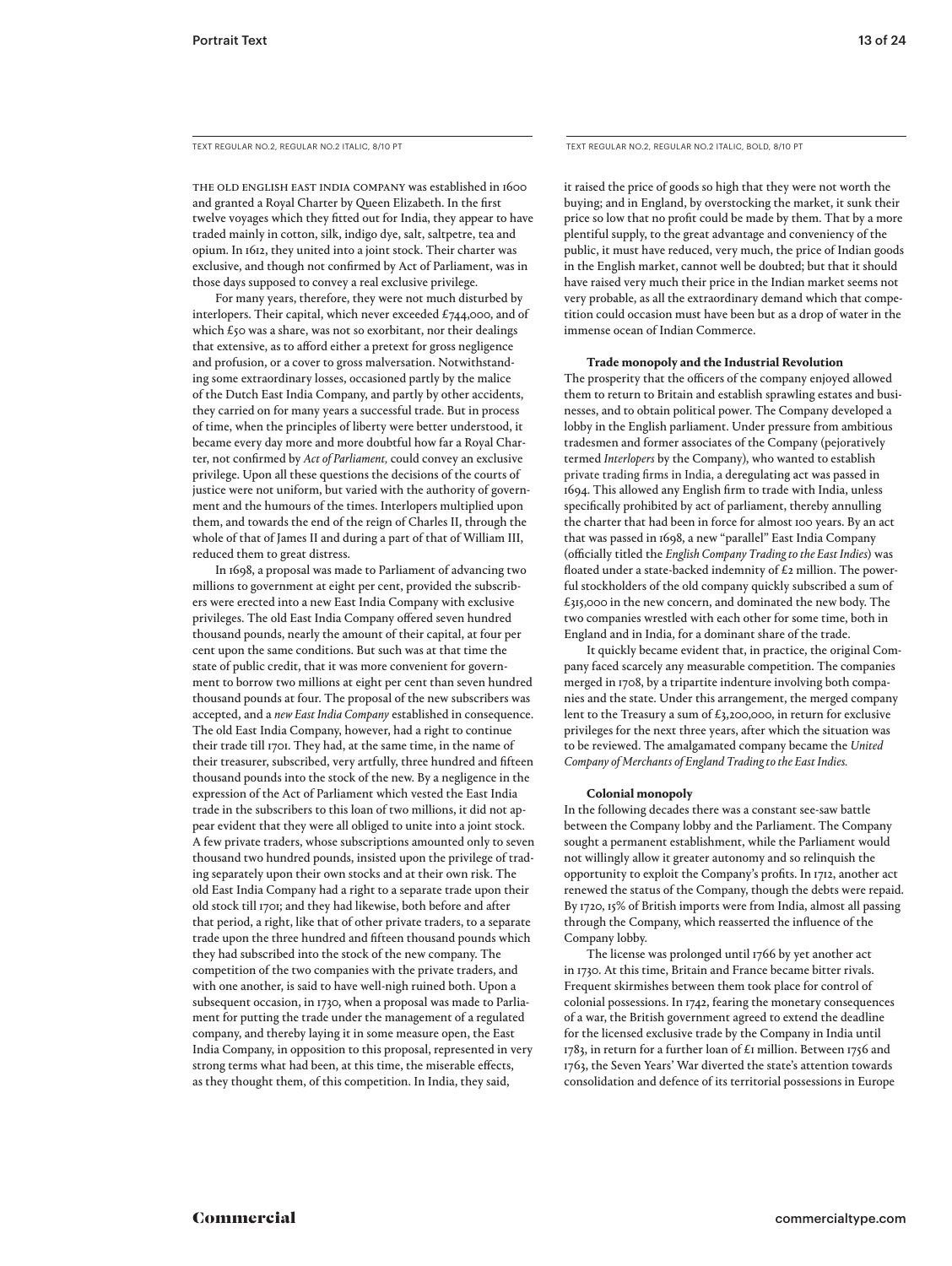The old English East India Company was established in 1600 and granted a Royal Charter by Queen Elizabeth. In the first twelve voyages which they fitted out for India, they appear to have traded mainly in cotton, silk, indigo dye, salt, saltpetre, tea and opium. In 1612, they united into a joint stock. Their charter was exclusive, and though not confirmed by Act of Parliament, was in those days supposed to convey a real exclusive privilege.

For many years, therefore, they were not much disturbed by interlopers. Their capital, which never exceeded £744,000, and of which  $\pounds$ 50 was a share, was not so exorbitant, nor their dealings that extensive, as to afford either a pretext for gross negligence and profusion, or a cover to gross malversation. Notwithstanding some extraordinary losses, occasioned partly by the malice of the Dutch East India Company, and partly by other accidents, they carried on for many years a successful trade. But in process of time, when the principles of liberty were better understood, it became every day more and more doubtful how far a Royal Charter, not confirmed by *Act of Parliament,* could convey an exclusive privilege. Upon all these questions the decisions of the courts of justice were not uniform, but varied with the authority of government and the humours of the times. Interlopers multiplied upon them, and towards the end of the reign of Charles II, through the whole of that of James II and during a part of that of William III, reduced them to great distress.

In 1698, a proposal was made to Parliament of advancing two millions to government at eight per cent, provided the subscribers were erected into a new East India Company with exclusive privileges. The old East India Company offered seven hundred thousand pounds, nearly the amount of their capital, at four per cent upon the same conditions. But such was at that time the state of public credit, that it was more convenient for government to borrow two millions at eight per cent than seven hundred thousand pounds at four. The proposal of the new subscribers was accepted, and a *new East India Company* established in consequence. The old East India Company, however, had a right to continue their trade till 1701. They had, at the same time, in the name of their treasurer, subscribed, very artfully, three hundred and fifteen thousand pounds into the stock of the new. By a negligence in the expression of the Act of Parliament which vested the East India trade in the subscribers to this loan of two millions, it did not appear evident that they were all obliged to unite into a joint stock. A few private traders, whose subscriptions amounted only to seven thousand two hundred pounds, insisted upon the privilege of trading separately upon their own stocks and at their own risk. The old East India Company had a right to a separate trade upon their old stock till 1701; and they had likewise, both before and after that period, a right, like that of other private traders, to a separate trade upon the three hundred and fifteen thousand pounds which they had subscribed into the stock of the new company. The competition of the two companies with the private traders, and with one another, is said to have well-nigh ruined both. Upon a subsequent occasion, in 1730, when a proposal was made to Parliament for putting the trade under the management of a regulated company, and thereby laying it in some measure open, the East India Company, in opposition to this proposal, represented in very strong terms what had been, at this time,

TEXT MEDIUM, MEDIUM ITALIC, 8/10 PT TEXT MEDIUM, MEDIUM ITALIC, HEAVY, 8/10 PT

the miserable effects, as they thought them, of this competition. In India, they said, it raised the price of goods so high that they were not worth the buying; and in England, by overstocking the market, it sunk their price so low that no profit could be made by them. That by a more plentiful supply, to the great advantage and conveniency of the public, it must have reduced, very much, the price of Indian goods in the English market, cannot well be doubted; but that it should have raised very much their price in the Indian market seems not very probable, as all the extraordinary demand which that competition could occasion must have been but as a drop of water in the immense ocean of Indian Commerce.

#### Trade monopoly and the Industrial Revolution

The prosperity that the officers of the company enjoyed allowed them to return to Britain and establish sprawling estates and businesses, and to obtain political power. The Company developed a lobby in the English parliament. Under pressure from ambitious tradesmen and former associates of the Company (pejoratively termed *Interlopers* by the Company), who wanted to establish private trading firms in India, a deregulating act was passed in 1694. This allowed any English firm to trade with India, unless specifically prohibited by act of parliament, thereby annulling the charter that had been in force for almost 100 years. By an act that was passed in 1698, a new "parallel" East India Company (officially titled the *English Company Trading to the East Indies*) was floated under a state-backed indemnity of £2 million. The powerful stockholders of the old company quickly subscribed a sum of £315,000 in the new concern, and dominated the new body. The two companies wrestled with each other for some time, both in England and in India, for a dominant share of the trade.

It quickly became evident that, in practice, the original Company faced scarcely any measurable competition. The companies merged in 1708, by a tripartite indenture involving both companies and the state. Under this arrangement, the merged company lent to the Treasury a sum of £3,200,000, in return for exclusive privileges for the next three years, after which the situation was to be reviewed. The amalgamated company became the *United Company of Merchants of England Trading to the East Indies.*

#### Colonial monopoly

In the following decades there was a constant see-saw battle between the Company lobby and the Parliament. The Company sought a permanent establishment, while the Parliament would not willingly allow it greater autonomy and so relinquish the opportunity to exploit the Company's profits. In 1712, another act renewed the status of the Company, though the debts were repaid. By 1720, 15% of British imports were from India, almost all passing through the Company, which reasserted the influence of the Company lobby.

The license was prolonged until 1766 by yet another act in 1730. At this time, Britain and France became bitter rivals. Frequent skirmishes between them took place for control of colonial possessions. In 1742, fearing the monetary consequences of a war, the British government agreed to extend the deadline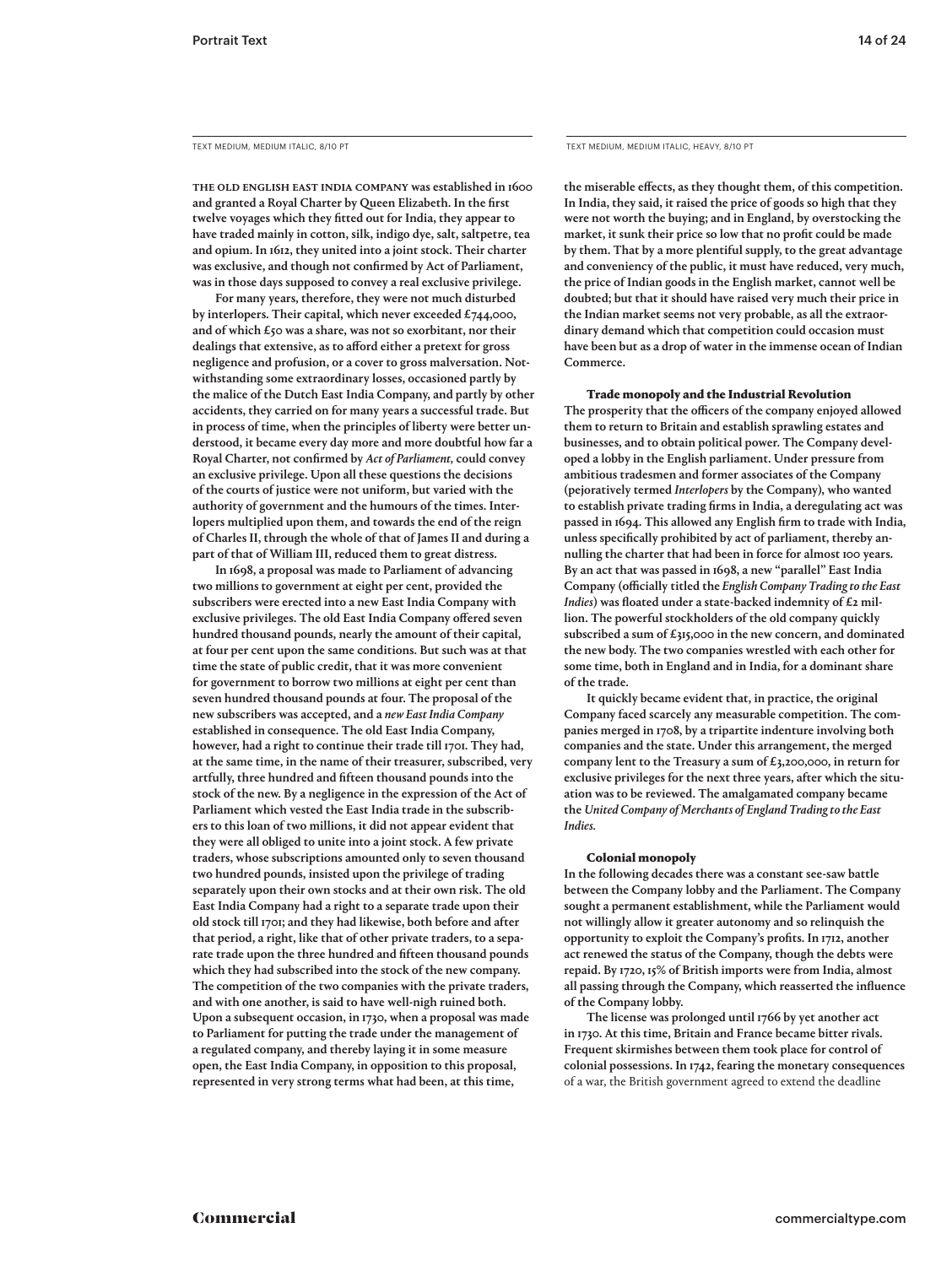**The old English East India Company was established in 1600 by a charter from Queen Elizabeth. In the first twelve voyages which they fitted out for India, they appear to have traded as a regulated company, with separate stocks, though only in the general ships of the company. In 1612, they united into a joint stock. Their charter was exclusive, and though not confirmed by Act of Parliament, was in those days supposed to convey a real exclusive privilege.** 

#### *Exclusive privilege of the Royal Charter*

**For many years, therefore, they were not much disturbed by interlopers. Their capital, which never exceeded £744,000, and of which £50 was a share, was not so exorbitant, nor their dealings so extensive, as to afford either a pretext for gross negligence and profusion, or a cover to gross malversation. Notwithstanding some extraordinary losses, occasioned partly by the malice of the Dutch East India Company, and partly by other accidents, they carried on for many years a successful trade. But in process of time, when the principles of liberty were better understood, it became every day more and more doubtful how far a Royal Charter, not confirmed by**  *Act of Parliament,* **could convey an exclusive privilege. Upon this question the decisions of the courts of justice were not uniform, but varied with the authority of government and the humours of the times. Interlopers multiplied upon them, and towards the end of the reign of Charles II, through the whole of that of James II and during a part of that of William III, reduced them to great distress.** 

#### *Ramifications of the proposal of 1698*

**In 1698, a proposal was made to Parliament of advancing two millions to government at eight per cent, provided the subscribers were erected into a** *new East India Company* **with exclusive privileges. The old East India Company offered seven hundred thousand pounds, nearly the amount of their capital, at four per cent upon the same conditions. But such was at that time the state of public credit, that it was more convenient for government to borrow two millions at eight per cent than seven hundred thousand pounds at four. The proposal of the new subscribers was accepted, and a new East India Company established in consequence. The old East India Company, however, had a right to continue their trade till 1701. They had, at the same time, in the name of their treasurer, subscribed, very artfully, three hundred and fifteen thousand pounds into the stock of the new. By a negligence in the expression of the Act of Parliament which vested the East India trade in the subscribers to this loan of two millions, it did not appear evident that they were all obliged to unite into a joint stock. A few private traders, whose subscriptions amounted only to seven thousand two hundred pounds, insisted upon the privilege of trading separately upon their own stocks and at their own risk. The old East India Company had a right to a separate trade upon their old stock till 1701; and they had likewise, both before and after that period, a right, like that of other private traders, to a separate trade upon the three hundred and fifteen thousand pounds which they had subscribed into the stock of the new company. The competi-**

The old English East India Company was established in 1600 by a charter from Queen Elizabeth. In the first twelve voyages which they fitted out for India, they appear to have traded as a regulated company, with separate stocks, though only in the general ships of the company. In 1612, they united into a joint stock. Their charter was exclusive, and though not confirmed by Act of Parliament, was in those days supposed to convey a real exclusive privilege.

#### *Exclusive privilege of the Royal Charter*

For many years, therefore, they were not much disturbed by interlopers. Their capital, which never exceeded  $£744,000,$ and of which £50 was a share, was not so exorbitant, nor their dealings so extensive, as to afford either a pretext for gross negligence and profusion, or a cover to gross malversation. Notwithstanding some extraordinary losses, occasioned partly by the malice of the Dutch East India Company, and partly by other accidents, they carried on for many years a successful trade. But in process of time, when the principles of liberty were better understood, it became every day more and more doubtful how far a Royal Charter, not confirmed by *Act of Parliament,* could convey an exclusive privilege. Upon this question the decisions of the courts of justice were not uniform, but varied with the authority of government and the humours of the times. Interlopers multiplied upon them, and towards the end of the reign of Charles II, through the whole of that of James II and during a part of that of William III, reduced them to great distress.

#### *Ramifications of the proposal of 1698*

In 1698, a proposal was made to Parliament of advancing two millions to government at eight per cent, provided the subscribers were erected into a *new East India Company* with exclusive privileges. The old East India Company offered seven hundred thousand pounds, nearly the amount of their capital, at four per cent upon the same conditions. But such was at that time the state of public credit, that it was more convenient for government to borrow two millions at eight per cent than seven hundred thousand pounds at four. The proposal of the new subscribers was accepted, and a new East India Company established in consequence. The old East India Company, however, had a right to continue their trade till 1701. They had, at the same time, in the name of their treasurer, subscribed, very artfully, three hundred and fifteen thousand pounds into the stock of the new. By a negligence in the expression of the Act of Parliament which vested the East India trade in the subscribers to this loan of two millions, it did not appear evident that they were all obliged to unite into a joint stock. A few private traders, whose subscriptions amounted only to seven thousand two hundred pounds, insisted upon the privilege of trading separately upon their own stocks and at their own risk. The old East India Company had a right to a separate trade upon their old stock till 1701; and they had likewise, both before and after that period, a right, like that of other private traders, to a separate trade upon the three hundred and fifteen thousand pounds which they had subscribed into the stock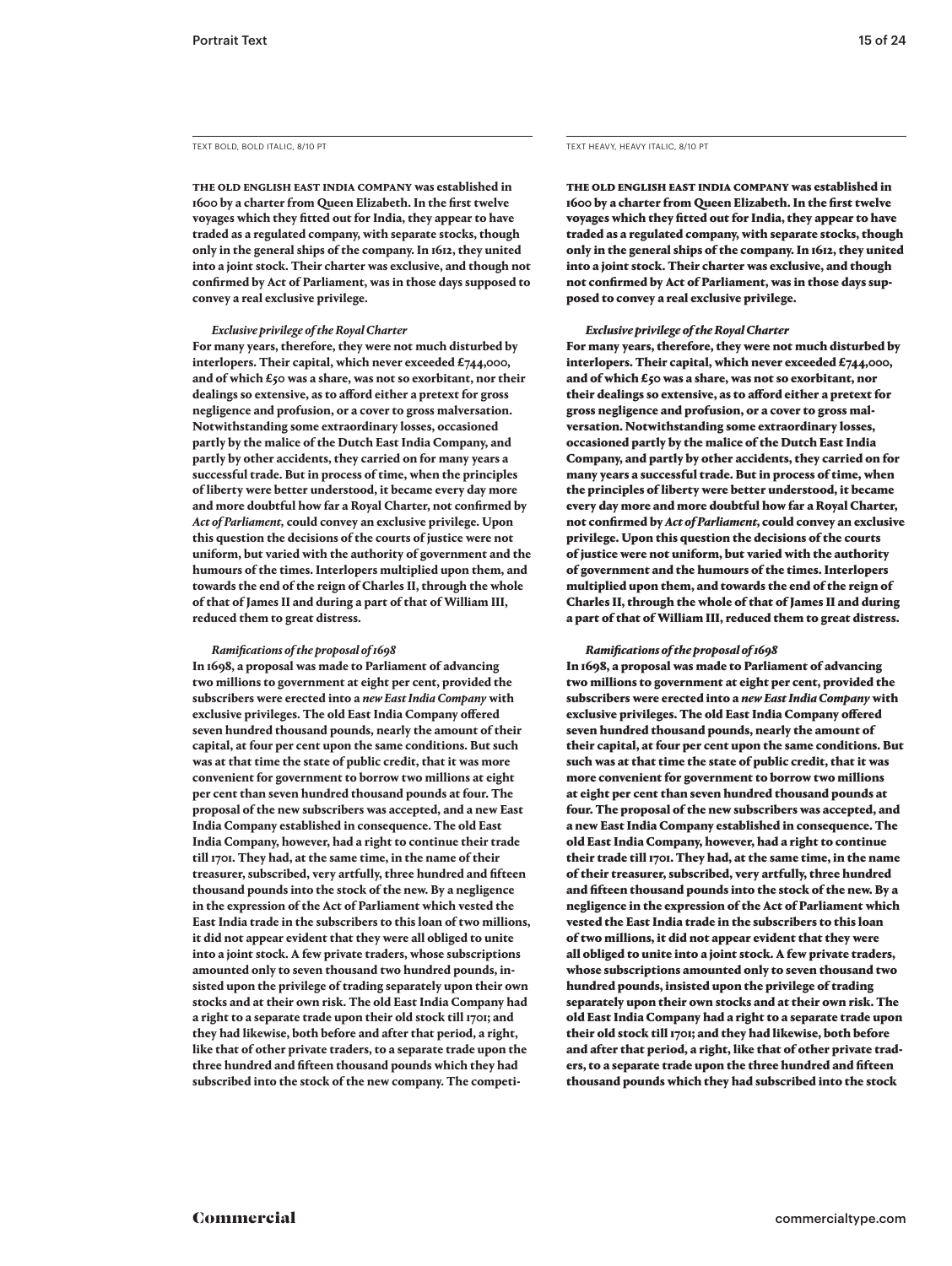#### TEXT REGULAR. 10/11 PT **REGULAR, 10/12 PT**

THE SPANISH WAR, which began in 1739, and the French war which soon followed it occasioned further increase of the debt, which, on the 31st of December 1748, after the war had been concluded by the Treaty of Aix-la-Chapelle, amounted to £78,293,313. The most profound peace of seventeen years continuance had taken no more than £8,328,354. from it. A war of less than nine years' continuance added £31,338,689 to it. (Refer to James Postlethwaite's *The History of the Public Revenue.*) During the administration of Mr. Pelham, the interest of the public debt was reduced, or at least measures were taken for reducing it, from four to three per cent; the sinking fund was increased, and some part of the public debt was paid off. In 1755, before the breaking out of the late war, the funded debt of Great Britain amounted to  $£72,289,673$ . On the 5th of January 1763, at the conclusion of the peace, the funded debt amounted to £122,603,336. The unfunded debt has been stated at £13,927,589.

#### TEXT REGULAR, 10/13 PT TEXT REGULAR, 10/14 PT

THE SPANISH WAR, which began in 1739, and the French war which soon followed it occasioned further increase of the debt, which, on the 31st of December 1748, after the war had been concluded by the Treaty of Aix-la-Chapelle, amounted to  $£78,293,313$ . The most profound peace of seventeen years continuance had taken no more than £8,328,354. from it. A war of less than nine years' continuance added £31,338,689 to it. (Refer to James Postlethwaite's *The History of the Public Revenue.*) During the administration of Mr. Pelham, the interest of the public debt was reduced, or at least measures were taken for reducing it, from four to three per cent; the sinking fund was increased, and some part of the public debt was paid off. In 1755, before the breaking out of the late war, the funded debt of Great Britain amounted to  $£72,289,673$ . On the 5th of January 1763, at the conclusion of the peace, the funded debt amounted to £122,603,336. The unfunded debt has been stated at

The Spanish war, which began in 1739, and the French war which soon followed it occasioned further increase of the debt, which, on the 31st of December 1748, after the war had been concluded by the Treaty of Aix-la-Chapelle, amounted to £78,293,313. The most profound peace of seventeen years continuance had taken no more than £8,328,354. from it. A war of less than nine years' continuance added £31,338,689 to it. (Refer to James Postlethwaite's *The History of the Public Revenue.*) During the administration of Mr. Pelham, the interest of the public debt was reduced, or at least measures were taken for reducing it, from four to three per cent; the sinking fund was increased, and some part of the public debt was paid off. In 1755, before the breaking out of the late war, the funded debt of Great Britain amounted to  $£72,289,673$ . On the 5th of January 1763, at the conclusion of the peace, the funded debt amounted to £122,603,336. The unfunded debt has been stated at £13,927,589.

THE SPANISH WAR, which began in 1739, and the French war which soon followed it occasioned further increase of the debt, which, on the 31st of December 1748, after the war had been concluded by the Treaty of Aix-la-Chapelle, amounted to £78,293,313. The most profound peace of seventeen years continuance had taken no more than £8,328,354. from it. A war of less than nine years' continuance added £31,338,689 to it. (Refer to James Postlethwaite's *The History of the Public Revenue.*) During the administration of Mr. Pelham, the interest of the public debt was reduced, or at least measures were taken for reducing it, from four to three per cent; the sinking fund was increased, and some part of the public debt was paid off. In 1755, before the breaking out of the late war, the funded debt of Great Britain amounted to  $£72,289,673$ . On the 5th of January 1763, at the conclusion of the peace, the funded debt amounted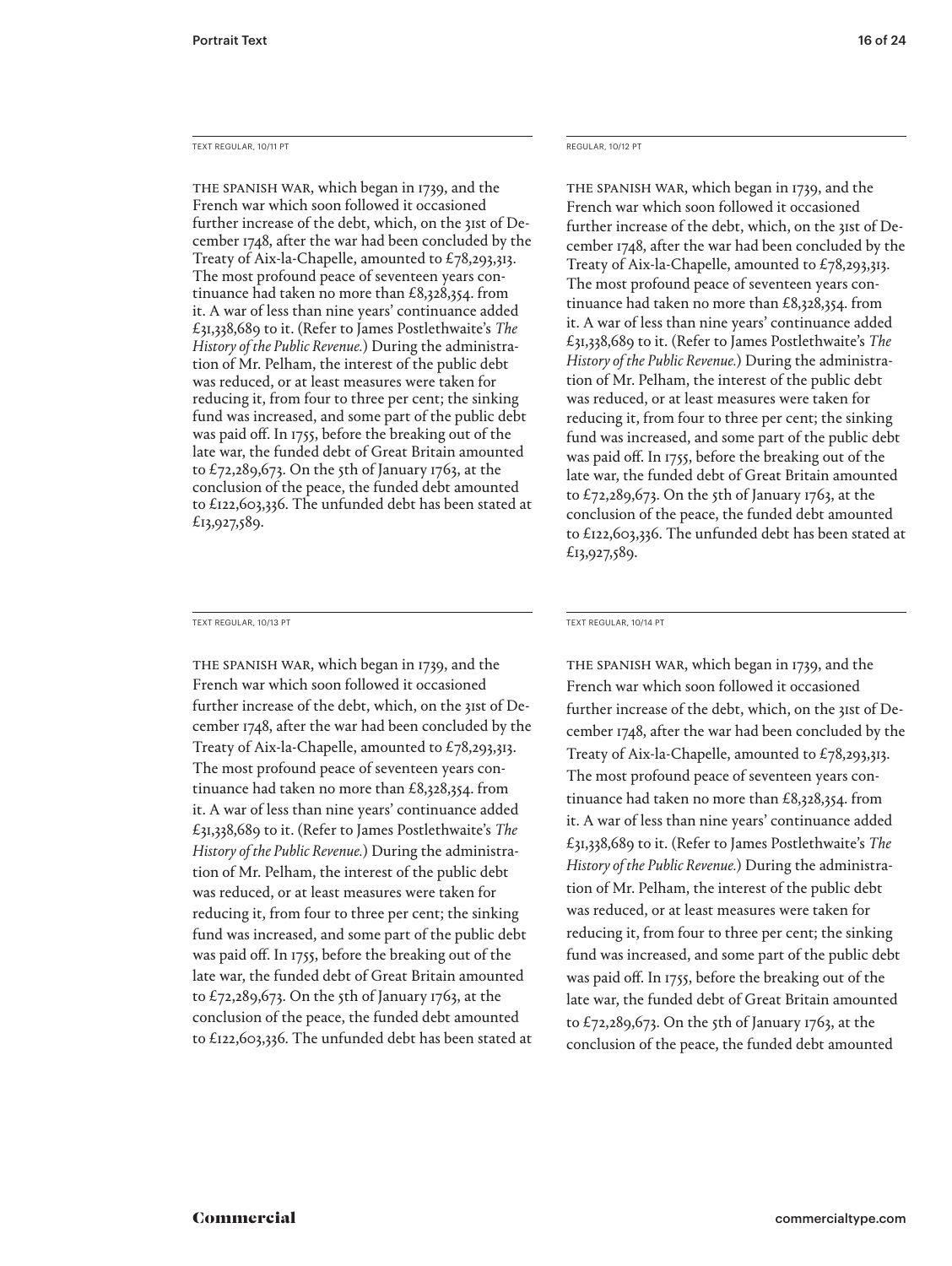#### ČESKÝ (CZECH) TEXT REGULAR, 9.5/12 PT

ačkoli klimšova nenapsala knih mnoho, přece zná ji ta naše četbychtivá mládež tuze dobře. Zná ji zejména z knih: Z jara do léta, Kniha báchorek, Paleček a Malenka, Z ráje, Rodinná skřínka a j., a pak z různých časopisů pro mládež, do nichž velice pilně přispívá. Její práce vesměs děti naše rády čítají, poněvadž skutečně vynikají vším, čeho se na dobré četbě žádá. Však Klimšova také pracuje s láskou, pracuje opravdově vážně a nevydá nic na světlo, co by důkladně nepodrobila soudu svému i soudu jiných. A to právě dodává jejím prácem té pravé ceny. Nuže seznammež se se životem této tiché a skromné pracovnice, seznammež se i s jejími pěknými spisy. Klimšova narodila se 7. dne měsíce prosince roku 1851. v Poličce. Otec její byl dosti zámožným a váženým měšťanem, měltě v Poličce dům a byl dlouhá léta členem obecního zastupitelstva, ba i městským radním. *Při domě měli Klimšovi zahrádku.* Něžná matka Bohumilčina milovala totiž velice květiny a při tom lnula také velikou láskou ku zvířatům. Byla dobra, o vše, ale zvláště o děti své starostliva, při tom pilna, šetrna a skoro až příliš skromna. Podobala se, zvláště v pozdějším svém věku, na vlas těm prostosrdečným a

DEUTSCH (GERMAN) TEXT REGULAR, 9.5/12 PT

Sehen wir das Gesamtbild unseres heutigen Lebens nur mit unseren Augen an, so können wir die Folgerung ziehen, daß dieses Gebilde einen chaotischen Charakter trägt, und es kann uns nicht wundern, daß diejenigen, welche sich in diesem scheinbaren Chaos unwohl fühlen, der Welt entfliehen oder sich in geistigen Abstraktionen verlieren wollen. Doch jedenfalls muß es uns klar sein, daß diese Flucht vor der Wirklichkeit ein ebenso großer Irrtum ist wie jene Anlehnung an den reinsten Materialismus. Weder die Flucht in das Mittelalter, noch der von verschiedenen Kunsthistorikern empfohlene Wiederaufbau des Olympos kann und die Lösung bringen. Unsere Zeit hat eine andere Mission zu erfüllen als die des Mittelalters und des Hellenismus. *Um die Aufgabe unserer Zeit richtig zu verstehen, ist es notwendig,* daß wir nicht nur mit unseren Augen, sondern vielmehr mit unseren innerlichen Sinnesorganen die Lebensstruktur erfassen. Haben wir einmal die Synthese des Lebens aus der Tiefe unseres Wesens gewonnen und als Inhalt von Kultur und Kunst anerkannt, so wird es uns nicht schwer fallen an Hand von Dokumenten, die uns die Tradition liefert, der Lösung des Problems näher DANSK (DANISH) TEXT REGULAR, 9.5/12 PT

Der var en lille havfisk af god familie, navnet husker jeg ikke, det må de lærde sige dig. Den lille fisk havde attenhundrede søskende, alle lige gamle; de kendte ikke deres fader eller moder, de måtte straks skøtte sig selv og svømme om, men det var en stor fornøjelse; vand havde de nok at drikke, hele verdenshavet, føden tænkte de ikke på, den kom nok; hver ville følge sin lyst, hver ville få sin egen historie, ja det tænkte heller ingen af dem på. Solen skinnede ned i vandet, det lyste om dem, det var så klart, det var en verden med de forunderligste skabninger, og nogle så gruelig store, med voldsomme gab, de kunne sluge de attenhundrede søskende, men det tænkte de heller ikke på, for ingen af dem var endnu blevet slugt. *De små svømmede sammen, tæt op til hverandre,*  som sildene og makrellerne svømmer; men som de allerbedst svømmede i vandet og tænkte på ingenting, sank, med forfærdelig lyd, ovenfra, midt ned imellem dem, en lang, tung ting, der slet ikke ville holde op; længere og længere strakte den sig, og hver af småfiskene, som den ramte, blev kvast eller fik et knæk, som de ikke kunne forvinde. Alle småfisk, de store med, lige oppe fra havets flade og ned til dets bund, fór i forfærdelse til

En esta conferencia no pretendo, como en anteriores, definir, sino subrayar; no quiero dibujar, sino sugerir. Animar, en su exacto sentido. Herir pájaros soñolientos. Donde haya un rincón oscuro, poner un reflejo de nube alargada y regalar unos cuantos espejos de bolsillo a las señoras que asisten. He querido bajar a la ribera de los juncos. Por debajo de las tejas amarillas. A la salida de las aldeas, donde el tigre se come a los niños. Estoy en este momento lejos del poeta que mira el reloj, lejos del poeta que lucha con la estatua, que lucha con el sueño, que lucha con la anatomía; he huido de todos mis amigos y me voy con aquel muchacho que se come la fruta verde y mira cómo las hormigas devoran al pájaro aplastado por el automóvil. *Por las calles más puras del pueblo me encontraréis;* por el aire viajero y la luz tendida de las melodías que Rodrigo Caro llamó "reverendas madres de todos los cantares". Por todos los sitios donde se abre la tierna orejita rosa del niño o la blanca orejita de la niña que espera, llena de miedo, el alfiler que abra el agujero para la arracada. En todos los paseos que yo he dado por España, un poco cansado de catedrales, de piedras muertas, de paisajes con alma, me

ESPAÑOL (SPANISH) TEXT REGULAR, 9.5/12 PT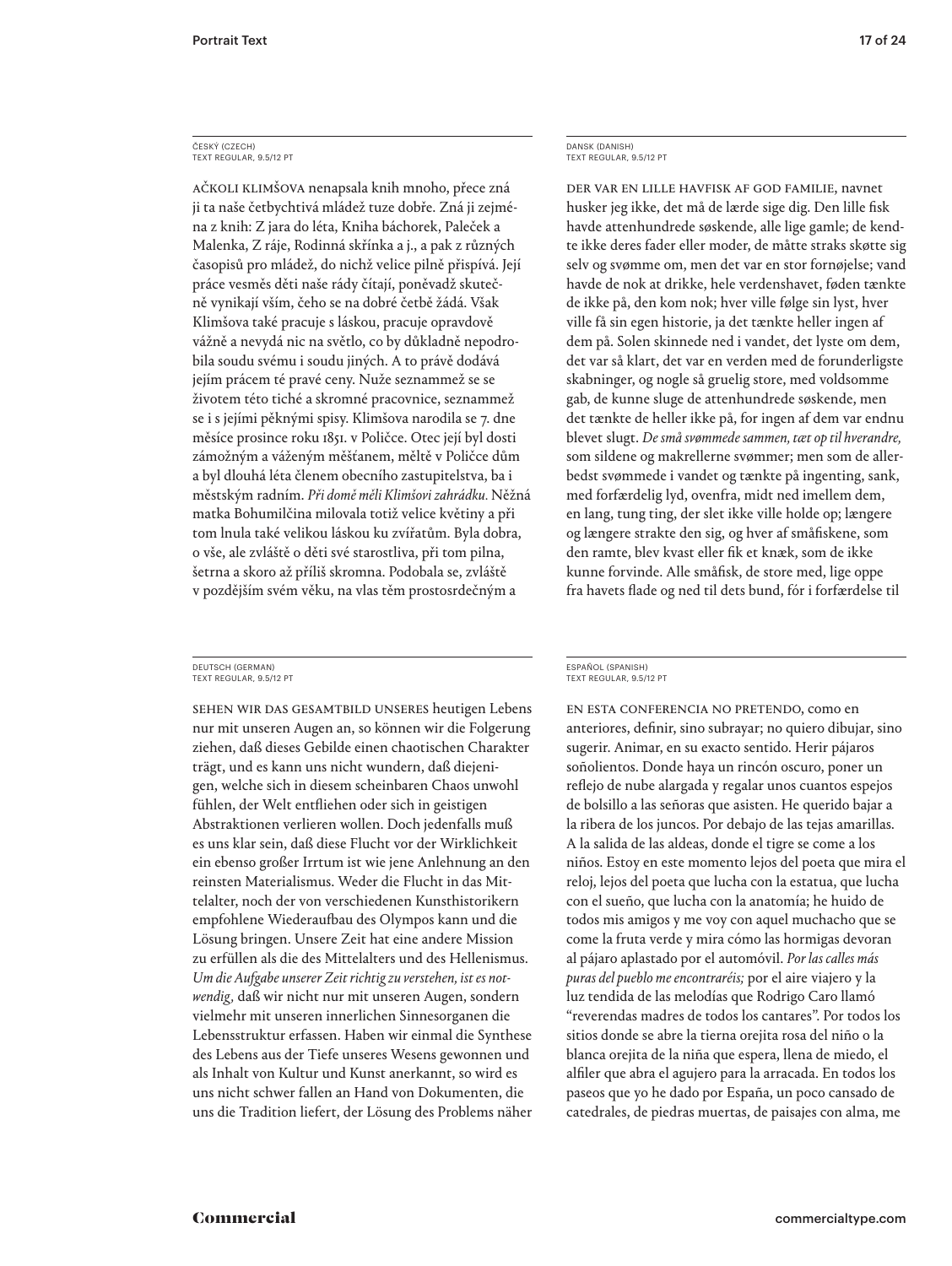#### FRANÇAIS (FRENCH) TEXT REGULAR, 9.5/12 PT

Dada a son origine dans le dictionnaire. C'est terriblement simple. En français cela signifie «cheval de bois». En allemand «va te faire, au revoir, à la prochaine». En roumain «oui en effet, vous avez raison, c'est ça, d'accord, vraiment, on s'en occupe», etc. C'est un mot international. Seulement un mot et ce mot comme mouvement. Très facile à comprendre. Lorsqu'on en fait une tendance artistique, cela revient à vouloir supprimer les complications. *Psychologie Dada.* Allemagne Dada y compris indigestions et crampes brouillardeuses, littérature Dada, bourgeoisie Dada et vous, très vénérés poètes, vous qui avez toujours fait de la poésie avec des mots, mais qui n'en faites jamais du mot lui-même, vous qui tournez autour d'un simple point en poétisant. Guerre mondiale Dada et pas de fin, révolution Dada et pas de commencement. Dada, amis et soi-disant poètes, très estimés fabricateurs et évangélistes Dada Tzara, Dada Huelsenbeck, Dada m'dada, Dada m'dada, Dada mhm, dada dera dada, Dada Hue, Dada Tza. Comment obtenir la béatitude ? En disant Dada. Comment devenir célèbre? En disant Dada. D'un geste noble et avec des manières raffinées. Jusqu'à la folie. Jusqu'à

#### MAGYAR (HUNGARIAN) TEXT REGULAR, 9.5/12 PT

HAJNALI KÉT ÓRAKOR A SEGÉDTISZT belépett a tábornok szobájába és jelentette, hogy a járőrök elindultak a hodricsi úton. Az asztalra állított petróleumlámpa körül szétteregetett tereprajzok és jelentések hevertek, rajtuk keresztbe dobva egy ezüstgombos lovaglópálca. A tábornok a szoba közepén állt és hideg arccal hallgatta a segédtiszt szavait. Kurtára nyírt szakála rőtesen csillogott a lámpafényben. *Aranykeretes szemüvege mögül jeges nyugalommal csillámlottak elő kék szemei.* Csupa energia volt ez a hat láb magas, karcsú ember, aki egy hónap előtt vette át a feldunai hadtest parancsnokságát. De most mégis, mintha valami fáradtságot vagy inkább fásultságot árultak volna el mozdulatai. Némán bólintott s mikor a segédtiszt mögött becsukódott az ajtó, kimerülten dobta magát a kopott díványra. Két nap óta mindig talpon volt s egyik izgalom a másik után érte. A Szélakna irányában fekvő főcsapat felé haladó ellenség már egy napi előnyt nyert a Zsarnócra kirendelt zászlóalj parancsnokának ügyetlensége folytán. Első felindulásában maga vette át a zászlóalj vezényletét s negyvennyolc óra óta egy percre le nem hunyta a szemét. Izgatta az is, hogy esetleg elvágják a derékhadtól, ha ugyan be nem kerítik. A legénység

ITALIANO (ITALIAN) TEXT REGULAR, 9.5/12 PT

Dapprima, ripetendendo l'errore commesso in gioventù, scrisse di animali che conosceva poco, e le sue favole risonarono di ruggiti e barriti. Poi si fece più umano, se così si può dire, scrivendo degli animali che credeva di conoscere. Così la mosca gli regalò una gran quantità di favole dimostrandosi un animale più utile di quanto si creda. In una di quelle favole ammirava la velocità del dittero, velocità sprecata perchè non gli serviva nè a raggiungere la preda nè a garantire la sua incolumità. Qui faceva la morale una testuggine. Un'altra favola esaltava la mosca che distruggeva le cose sozze da essa tanto amate. Una terza si meravigliava che la mosca, l'animale più ricco d'occhi, veda tanto imperfettamente. Infine una raccontava di un uomo che, dopo di aver schiacciato una mosca noiosa, le gridò: "Ti ho beneficata; ecco che non sei più una mosca". Con tale sistema *era facile di avere ogni giorno* la favola pronta col caffè del mattino. Doveva venire la guerra ad insegnargli che la favola poteva divenire un'espressione del proprio animo, il quale così inseriva la mummietta nella macchina della vita, quale un suo organo. Ed ecco come avvenne. Allo scoppio della guerra italiana, Mario temette che il

#### POLSKI (POLISH) TEXT REGULAR, 9.5/12 PT

od wczoraj jakiś niepokój panuje w uliczce. Stary Mendel dziwi się i częściej niż zwykle nakłada krótką łajkę patrząc w okno. Tych ludzi nie widział on tu jeszcze. Gdzie idą? Po co przystają z robotnikami, śpieszącymi do kopania fundamentów pod nowy dom niciarza Greulicha? Skąd się tu wzięły te obszarpane wyrostki? Dlaczego patrzą tak po sieniach? Skąd mają pieniądze, że idą w pięciu do szynku? Stary Mendel kręci głową, smokcząc mały, silnie wygięty wiśniowy cybuszek. *On zna tak dobrze tę uliczkę cichą. Jej fizjonomię, jej ruch.* jej głosy, jej tętno. Wie, kiedy zza którego węgła wyjrzy w dzień pogodny słońce; ile dzieci przebiegnie rankiem, drepcąc do ochronki, do szkoły; ile zwiędłych dziewcząt w ciemnych chustkach, z małymi blaszeczkami w ręku przejdzie po trzy, po cztery, do fabryki cygar na robotę; ile kobiet przystanie z koszami na starym, wytartym chodniku, pokazując sobie zakupione jarzyny, skarżąc się na drogość jaj, mięsa i masła; ilu wyrobników przecłapie środkiem bruku, ciężkim chodem nóg obutych w trepy, niosąc pod pachą węzełki, a w ręku cebrzyki, kielnie, liny. siekiery, piły. Ba, on i to nawet wie może. ile wróbli gnieździ się w gzymsach starego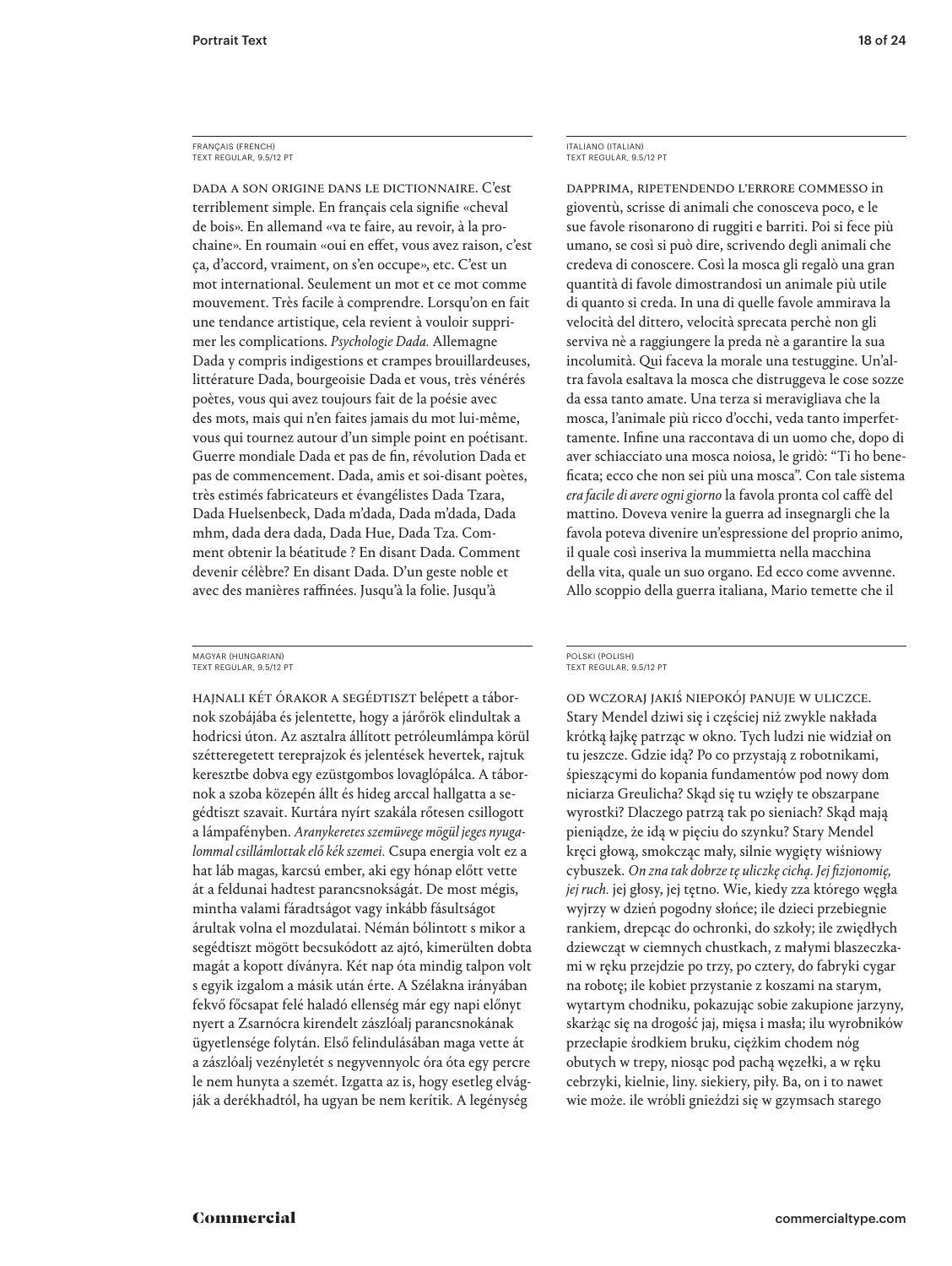D. Benedita levantou-se, no dia seguinte, com a idéia de escrever uma carta ao marido, uma longa carta em que lhe narrasse a festa da véspera, nomeasse os convivas e os pratos, descrevesse a recepção noturna, e, principalmente, desse notícia das novas relações com D. Maria dos Anjos. A mala fechava-se às duas horas da tarde, D. Benedita acordara às nove, e, não morando longe (morava no *Campo da Aclamação*), um escravo levaria a carta ao correio muito a tempo. Demais, chovia; D. Benedita arredou a cortina da janela, deu com os vidros molhados; era uma chuvinha teimosa, o céu estava todo brochado de uma cor pardo-escura, malhada de grossas nuvens negras. Ao longe, viu flutuar e voar o pano que cobria o balaio que uma preta levava à cabeça: concluiu que ventava. Magnífico dia para não sair, e, portanto, escrever uma carta, duas cartas, todas as cartas de uma esposa ao marido ausente. Ninguém viria tentá-la. Enquanto ela compõe os babadinhos e rendas do roupão branco, um roupão de cambraia que o desembargador lhe dera em 1862, no mesmo dia aniversário, 19 de setembro, convido a leitora a observar-lhe as feições. Vê que não lhe dou Vênus; também

Klockan var mellan åtta och nio den vackra majmorgonen, då Arvid Falk efter scenen hos brodern vandrade gatorna framåt, missnöjd med sig själv, missnöjd med brodern och missnöjd med det hela. Han önskade att det vore mulet och att han hade dåligt sällskap. Att han var en skurk, det trodde han icke fullt på, men han var icke nöjd med sig själv, han var så van att ställa höga fordringar på sig, och han var inlärd att i brodern se ett slags styvfar, för vilken han hyste stor aktning, nästan vördnad. Men även andra tankar döko upp och gjorde honom bekymrad. Han var utan pengar och utan sysselsättning. Detta senare var kanske det värsta ty sysslolösheten var honom en svår fiende, begåvad med en aldrig vilande fantasi som han var. *Under ganska obehagliga funderingar hade han kommit ner på Lilla Trädgårdsgatan;* han följde vänstra trottoaren utanför Dramatiska Teatern och befann sig snart inne på Norrlandsgatan; han vandrade utan mål och gick rätt fram; snart började stenläggningen bli ojämn, träkåkar efterträdde stenhusen, illa klädda människor kastade misstänksamma blickar på den snyggt klädde personen som så tidigt besökte deras kvarter och utsvultna hundar morrade

SUOMI (FINNISH) TEXT REGULAR, 9.5/12 PT

He olivat ystäviä ystävyydessä, joka oli läheisempää kuin veljeys. Nello oli pieni Ardennelainen — Patras suuri Flamandilainen. He olivat saman ikäisiä vuosilla mitattuna, mutta kuitenkin toinen oli vielä nuori, toinen oli jo vanha. He olivat asuneet yhdessä koko ikänsä; molemmat he olivat orpoja ja kurjia sekä saivat leipänsä samasta kädestä. Se oli ollut heidän siteensä alku, heidän ensimmäinen sympatian säikeensä; se oli vahvistunut päivä päivältä ja kasvanut heidän mukanaan kiinteänä ja erottamattomana niin, että he alkoivat rakastaa toisiansa erittäin paljon. Heidän kotinsa oli pieni mökki pienen Flamandilaisen kylän reunalla, peninkulman päässä Antverpenistä. Kylä sijaitsi leveiden laidunkaistaleiden ja viljavainioiden välissä, ja sen läpi virtaavan suuren kanavan reunamilla kasvoi pitkät rivit tuulessa taipuvia poppeleita ja tervaleppiä. Siinä oli parikymmentä maatilaa ja taloa, joiden ikkunaluukut olivat kirkkaan vihreät tai taivaansiniset ja katot ruusunpunaiset tai mustavalkoiset sekä seinät niin valkoisiksi maalatut, että ne loistivat auringossa kuin puhdas lumi. Kylän keskustassa oli tuulimylly pienellä sammalta kasvavalla rinteellä, se oli maamerkkinä kaikelle ympä-

#### TÜRKÇE (TURKISH) TEXT REGULAR, 9.5/12 PT

Sadık genç, araladığı kapıyı çekince, yine birden kararan sanduka sükunu içinde, İskender Paşa, galeyansız ibadetine başlardı. Artık dünyaya dair hiçbir ümidi kalmamıştı. İstediği yalnız bir iman selametiydi. Vâkıa korkak bir adam değildi. Ama, muhakkak bir ölümü her gün, her saat, her dakika, hatta her saniye beklemek… Onun cesaretini kırmış, sinirlerini zayıflatmıştı. Evet, ya kafası kesilecek, ya boğulacaktı! Düşündükçe, ensesinde soğuk bir satırın sarih temasını duyar gibi oluyordu. Bu sarih temas silinirken karşısına kendi boğuk hayali gelirdi; gözleri patlamış, kavuğu bir tarafa yuvarlanmış, boynu yağlı bir kement ile sıkılmış, ayağından pabuçları çıkmış, ipek kuşağı çözülmüş, karanlık, köpüklü ağzından siyah dili sarkmış bir naaş… İskender Paşa'nın yerde sürünen ölüsü! *Titrer, gözlerini oğuşturur, yine salât-ü selamlarını çekmeye başlardı.* Yakın akıbetinin bu uzvî hatırası o kadar bariz, o kadar kuvvetliydi ki… Çocukluğunun saf muhayyilesini süsleyen cennet bahçelerini, hûri, gılman alaylarını, Tûba ağacını, Sırat köprüsünü şimdi düşünemiyordu bile… Zihni durmuştu. Sinirleri, beyni pek yorgundu. Yemek yiyemiyordu. Boğazına kurşundan bir yumruk tıkanmıştı. Yalnız ara sıra su içerdi. Abdestini

SVENSKA (SWEDISH) TEXT REGULAR, 9.5/12 PT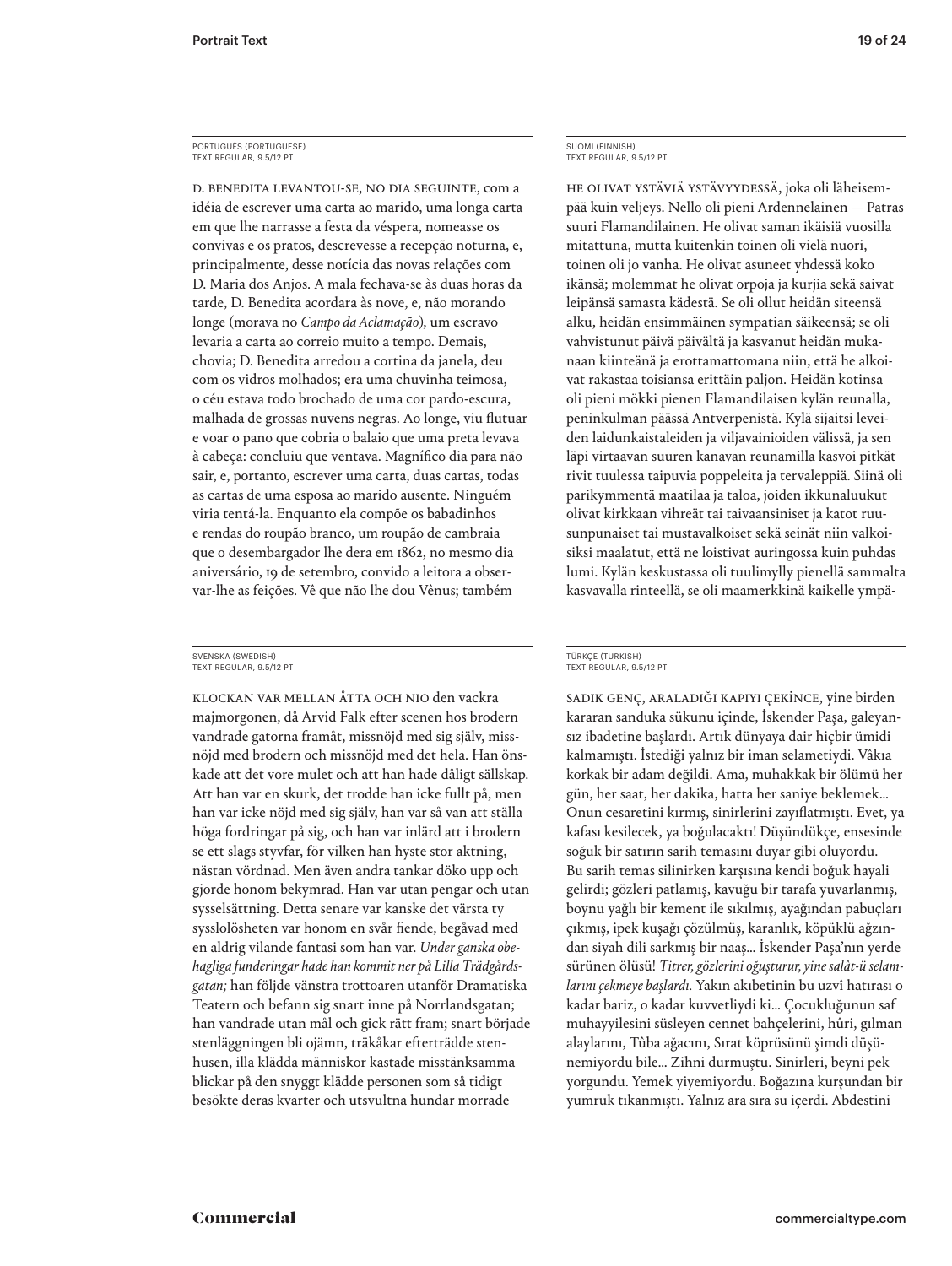| UPPERCASE                                    | ABCDEFGHIJKLMNOPQRSTUVWXYZ                                                                                                                                                                                                        |  |  |  |  |
|----------------------------------------------|-----------------------------------------------------------------------------------------------------------------------------------------------------------------------------------------------------------------------------------|--|--|--|--|
| LOWERCASE                                    | abcdefghijklmnopqrstuvwxyz                                                                                                                                                                                                        |  |  |  |  |
| SMALL CAPS                                   | ABCDEFGHIJKLMNOPQRSTUVWXYZ                                                                                                                                                                                                        |  |  |  |  |
| STANDARD PUNCTUATION                         | $\{1,2^2,2^2,\ldots---()\right[\{\}/ \S/\ \Bra{\&^*\omega^{\alpha\alpha\beta\gamma\delta\gamma\delta\gamma\delta\gamma\delta\gamma\delta\gamma}}\cdots, \tilde{\S}\cdot \P\uparrow \pm\mathbb{C}^{\,\otimes\,\mathrm{TM}}\Bigr\}$ |  |  |  |  |
| ALL CAP PUNCTUATION                          | $i \dot{i}$ ---()[]{}/ \@«»"&                                                                                                                                                                                                     |  |  |  |  |
| SMALL CAP PUNCTUATION                        | $1!i$ ?&"""                                                                                                                                                                                                                       |  |  |  |  |
| <b>LIGATURES</b>                             | fb fh fi fj fk fl ff ffb ffh ffi ffj ffk ffl ß gg                                                                                                                                                                                 |  |  |  |  |
| PROPORTIONAL LINING                          | $$E\in$1234567890$ of $\%$ % $a\circ$ #° < + = - x ÷ >'"                                                                                                                                                                          |  |  |  |  |
| PROPORTIONAL OLDSTYLE<br>default figures     | \$£€¥1234567890%‰#°<+=-×÷>                                                                                                                                                                                                        |  |  |  |  |
| PROPORTIONAL SMALL CAP                       | \$£€¥1234567890%‰                                                                                                                                                                                                                 |  |  |  |  |
| TABULAR LINING                               | $$Y \in L 1 2 3 4 5 6 7 8 9 0 \text{ of } %\%o \# < + = - \times ÷ >$                                                                                                                                                             |  |  |  |  |
| TABULAR OLDSTYLE                             | $$YE1234567890\%$ %+------                                                                                                                                                                                                        |  |  |  |  |
| TABULAR SMALL CAP                            | $$E$ <sub>E</sub> $Y$ 1 2 3 4 5 6 7 8 9 0 % %                                                                                                                                                                                     |  |  |  |  |
| PREBUILT FRACTIONS                           | $\frac{1}{2}$ $\frac{1}{3}$ $\frac{2}{3}$ $\frac{1}{4}$ $\frac{3}{4}$ $\frac{1}{8}$ $\frac{3}{8}$ $\frac{5}{8}$ $\frac{7}{8}$                                                                                                     |  |  |  |  |
| <b>NUMERATORS &amp;</b><br>DENOMINATORS      | $H^{1234567890/1234567890}$                                                                                                                                                                                                       |  |  |  |  |
| <b>SUPERSCRIPT &amp;</b><br><b>SUBSCRIPT</b> | $H^{1234567890}$ $H_{1234567890}$                                                                                                                                                                                                 |  |  |  |  |
| STYLISTIC ALTERNATES                         | KWQ kwQ kw<br>KŴŴŴŴ ĸŵŵŵŵ kŵŵŵŵ                                                                                                                                                                                                   |  |  |  |  |
| <b>ACCENTED UPPERCASE</b>                    | ÁÂÀÄÅÃĂĀĄÅÆÆÇĆČĈĊĎĐÉÊÈËËĖĒĘĞĜĢĠĦĤĺÎÌĬĬĬĮĨĬĴĶŁĹĽĻĿÑ<br>ŃŇŅŊÓÔŎŎŐŐŌØØŒŔŘŖŠŚŞŜŞÞŤŢŦÚWÛÙŬŮŰŨŲŮŨŴŴŴŴŶ<br>ŶŶŸŽŹŻ                                                                                                                        |  |  |  |  |
| ACCENTED LOWER CASE                          | áâàäåãăāąåææçćčĉċďđéêèëěeęğĝġġħĥíîìïiīįĩĭĵķłĺľḷŀñńňṇŋóôòöõőōøøœŕřṛšśş<br>ŝşþťţŧúûùüŭűūųůũẃŵẁẅýŷỳÿžźż                                                                                                                              |  |  |  |  |
| ACCENTED SMALL CAPS                          | ÁÂÀÄÅÃĂĀĄÅÆÆÇĆČĈĊĎĐÉÊÈËĖĒĘĞĜĢĠĦĤÍÎÌÏIĮĨĬĴĶŁĹĽĻĿÑŃŇŅŊÓÔÒÖ<br>ÕŐŌØØŒŔŘŖŠŚŞŜŞÞŤŢŦÚÛÙÜŬŰŪŲŮŨŴŴŴŴÝŶŶŸŽŹŻ                                                                                                                               |  |  |  |  |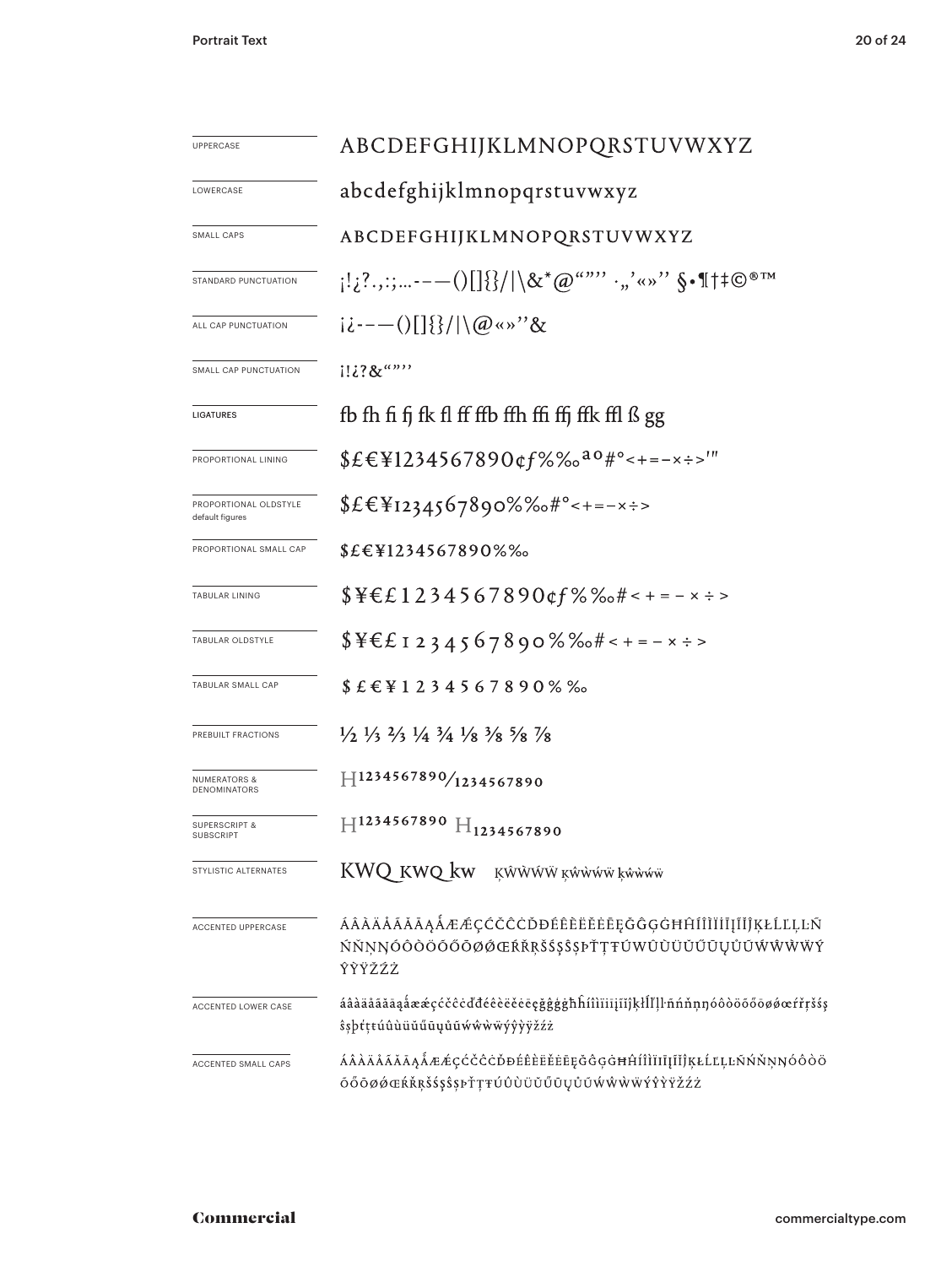| <b>UPPERCASE</b>                             | ABCDEFGHIJKLMNOPQRSTUVWXYZ                                                                                                    |  |  |
|----------------------------------------------|-------------------------------------------------------------------------------------------------------------------------------|--|--|
| LOWERCASE                                    | abcdefghijklmnopqrstuvwxyz                                                                                                    |  |  |
| SMALL CAPS                                   | ABCDEFGHIJKLMNOPQRSTUVWXYZ                                                                                                    |  |  |
| STANDARD PUNCTUATION                         |                                                                                                                               |  |  |
| ALL CAP PUNCTUATION                          | $i \dot{\epsilon}$ ---()[] {}/ \@«»" &                                                                                        |  |  |
| SMALL CAP PUNCTUATION                        | $1!i?8$ $\overset{a}{\cdots}$                                                                                                 |  |  |
| <b>LIGATURES</b>                             | fb fh fi fj fk fl ff ffb ffh ffi ffj ffk ffl JS gy                                                                            |  |  |
| PROPORTIONAL LINING                          | $$EEY1234567890$ of %% $^{d0}$ #° < + = - x ÷ >'"                                                                             |  |  |
| PROPORTIONAL OLDSTYLE<br>default figures     | $$EEY$ 1234567890%‰#°<+=-x÷>                                                                                                  |  |  |
| PROPORTIONAL SMALL CAP                       | $$EEY$ 1234567890%‰                                                                                                           |  |  |
| TABULAR LINING                               | $$E E Y 1 2 3 4 5 6 7 8 9 0 \text{ g} f \% \text{% of } t \text{ is } -x \text{ is } 5$                                       |  |  |
| TABULAR OLDSTYLE                             | $$E \&F 1 2 3 4 5 6 7 8 9 0 \%$ (http://edg.com/statestand-community/sections)                                                |  |  |
| TABULAR SMALL CAP                            | $$E$ $E$ $E$ $I$ $1$ $2$ $3$ $4$ $5$ $6$ $7$ $8$ $9$ $0$ % %                                                                  |  |  |
| PREBUILT FRACTIONS                           | $\frac{1}{2}$ $\frac{1}{3}$ $\frac{2}{3}$ $\frac{1}{4}$ $\frac{3}{4}$ $\frac{1}{8}$ $\frac{3}{8}$ $\frac{5}{8}$ $\frac{7}{8}$ |  |  |
| <b>NUMERATORS &amp;</b><br>DENOMINATORS      | $H^{1234567890}/_{1234567890}$                                                                                                |  |  |
| <b>SUPERSCRIPT &amp;</b><br><b>SUBSCRIPT</b> | $H^{1234567890}H_{1234567890}$                                                                                                |  |  |
| STYLISTIC ALTERNATES                         | KWQ KWQ KŴŴŴW KŴŴŴŴ                                                                                                           |  |  |
| <b>ACCENTED UPPERCASE</b>                    | ÁÂÀÄÅÃĂĀĄÅÆÆÇĆČĈÒĐÉÊÈËĖĒĘĞĜĢĠĦĤÍÎÌÏĬĬĬĬĬĶŁĹĽĻĿÑŃŇ<br>ŅŊÓÔŎÖŐŐŌØØŒŔŘŖŠŚŞŜŞÞŤŢŦÚÛÙŬŬŰŨŲŮŨŴŴŴŴŶŶŶŸŽŹŻ                            |  |  |
| ACCENTED LOWER CASE                          | áâàäåãăāąåææçćčĉċďđéêèëěeēgğĝģġħĥíîìïïījĩĭĵķłĺľḷŀñńňṇŋóôòöőőōøœŕřŗšśşŝşþtṭŧ<br>úûùüŭűūyůũŵŵŵŵýŷỳëźż                           |  |  |
| ACCENTED SMALL CAPS                          | ÁÂÀÄÄÃÃĀĄÅÆÆÇĆČĈĊĎĐÉÊÈËËĒĒĘĞĜĢĠĦĤÍÎÌÏIĮĨĬĴĶŁĹĽĻĿÑŃŇŅŊÓÔÒÖŐŐ<br>ŌØŐŒŔŘŖŠŚŞŜŞÞŤŢŦÚÛÙÜŬŰŪŲŮŨŴŴŴŴÝŶŶŸŽŹŻ                          |  |  |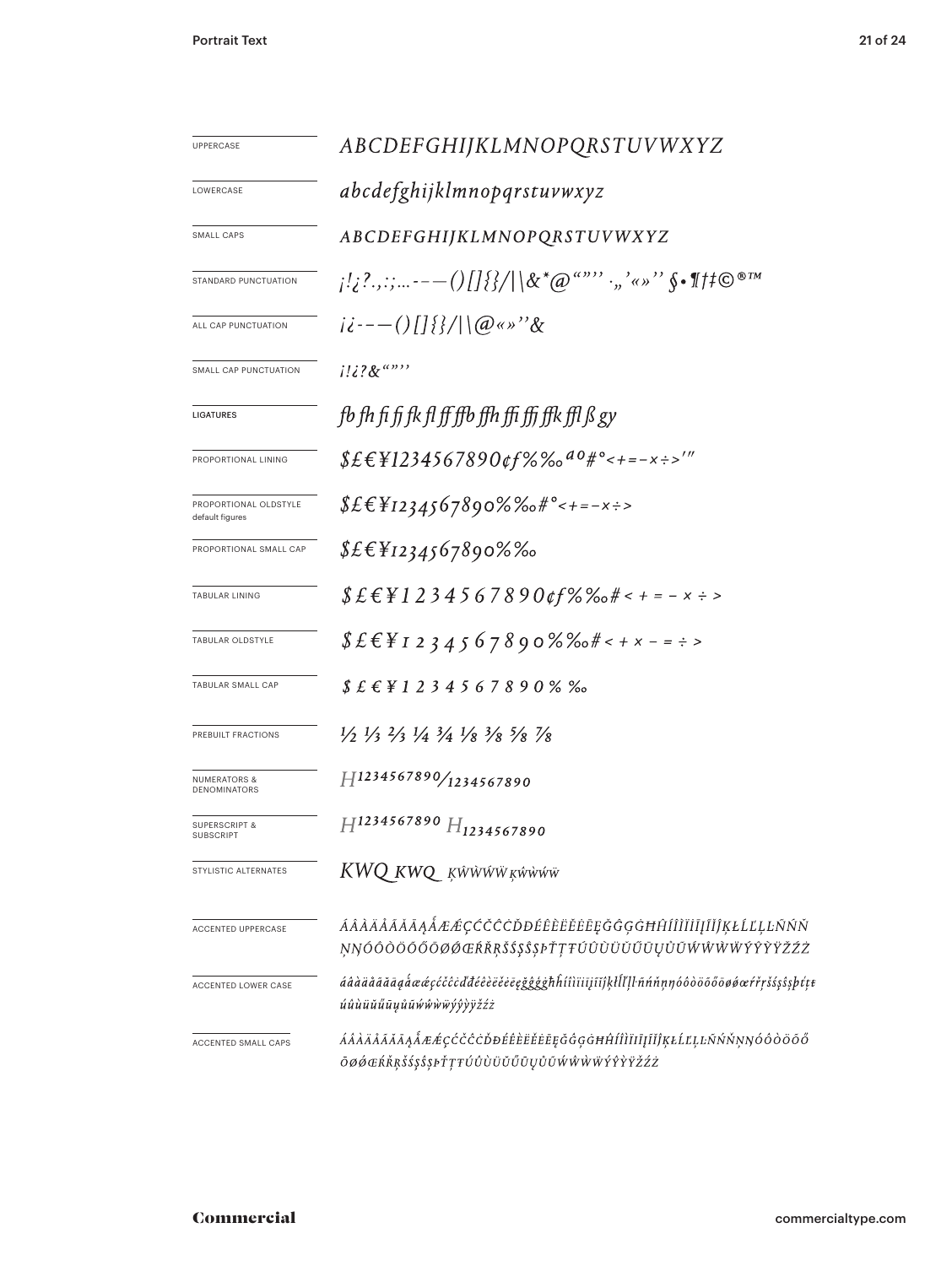| <b>OPENTYPE FEATURES</b><br><b>FAMILY WIDE</b>                                           | <b>DEACTIVATED</b>                 |                                   | <b>ACTIVATED</b>                                |                                    |  |
|------------------------------------------------------------------------------------------|------------------------------------|-----------------------------------|-------------------------------------------------|------------------------------------|--|
| SMALL CAPS                                                                               | Ham & "Eggs" for (under) £28?      |                                   | HAM & "EGGS" FOR (UNDER) $£28$ ?                |                                    |  |
| ALL SMALL CAPS<br>includes punctuation & figures                                         | Mayo & 'Ketchup' for €17.99?       |                                   | MAYO & 'KETCHUP' FOR €17.99?                    |                                    |  |
| ALL CAPS<br>substitutes Q with longer tail,<br>opens up spacing, moves<br>punctuation up | Quilts & [Covers] for \$24.65      |                                   |                                                 | QUILTS & [COVERS] FOR \$24.65      |  |
| PROPORTIONAL OLDSTYLE<br>default figures                                                 | Sale Price:<br>Originally:         | $$3,460$ €1,895<br>\$7,031 £9,215 | Sale Price:<br>Originally:                      | $$3,460$ €1,895<br>$$7,031$ £9,215 |  |
| PROPORTIONAL LINING                                                                      | Sale Price:<br>Originally:         | $$3,460$ €1,895<br>\$7,031 £9,215 | Sale Price:<br>Originally:                      | $$3,460$ €1,895<br>\$7,031 £9,215  |  |
| TABULAR OLDSTYLE                                                                         | Sale Price:<br>Originally:         | $$3,460$ €1,895<br>\$7,031 £9,215 | Sale Price:<br>Originally:                      | $$3,460$ €1,895<br>$$7,031$ ¥9,215 |  |
| <b>TABULAR LINING</b>                                                                    | Sale Price:<br>Originally:         | $$3,460$ €1,895<br>\$7,031 £9,215 | Sale Price:<br>Originally:                      | $$3,460$ €1,895<br>\$7,031 ¥9,215  |  |
| PROPORTIONAL SMALL CAP                                                                   | Sale Price:<br>Originally:         | $$3,460$ €1,895<br>\$7,031 £9,215 | <b>SALE PRICE:</b><br>ORIGINALLY:               | \$3,460 €1,895<br>\$7,031 £9,215   |  |
| TABULAR SMALL CAP                                                                        | Sale Price:<br>Originally:         | $$3,460$ €1,895<br>\$7,031 £9,215 | <b>SALE PRICE:</b><br>ORIGINALLY:               | $$3,460$ €1,895<br>$$7,031$ £9,215 |  |
| <b>FRACTIONS</b><br>ignores numeric date format                                          | 21/03/10 and 2 1/18 460/920        |                                   | $21/03/10$ and $2^{1/18}$ 460/920               |                                    |  |
| SUPERSCRIPT/SUPERIOR                                                                     | $x158 + y23 \times z18 - a4260$    |                                   | $x^{158} + y^{23} \times z^{18} - a^{4260}$     |                                    |  |
| SUBSCRIPT/INFERIOR                                                                       | $x158 \div y23 \times z18 - a4260$ |                                   | $X_{158}$ ÷ $Y_{23} \times Z_{18}$ – $a_{4260}$ |                                    |  |
| DENOMINATOR<br>for making arbitrary fractions                                            |                                    | 0123456789 0123456789             |                                                 | 0123456789 0123456789              |  |
| NUMERATOR<br>for making arbitrary fractions                                              | 0123456789 0123456789              |                                   | 0123456789 0123456789                           |                                    |  |
| LANGUAGE FEATURE<br>Polski (Polish) kreska accent                                        | ZRÓDŁA Slady możliwość rozliczeń   |                                   |                                                 | ŻRÓDŁA Ślady możliwość rozliczeń   |  |

LANGUAGE FEATURE Română (Romanian) s accent

ÎNSUŞI conştiința științifice

ÎNSUȘI conștiința științifice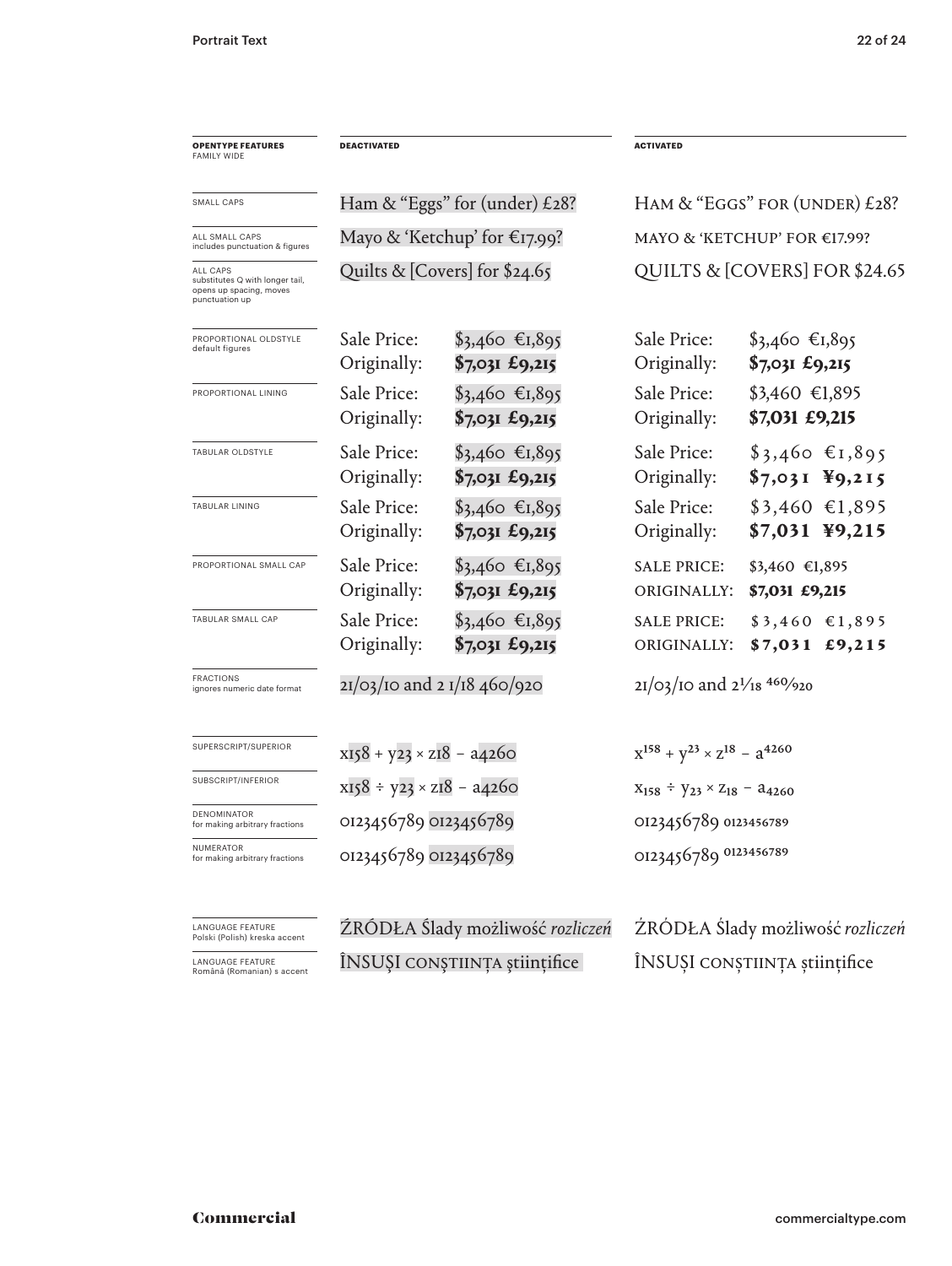## **OPENTYPE FEATURES** ROMAN

STYLISTIC SET 01 alternate K STYLISTIC SET 02

STYLISTIC SET 03 alternate W alternate k

STYLISTIC SFT 04 alternate

STYLISTIC ALTERNATES Illustrator/Photoshop

**DEACTIVATED**

**DEACTIVATED**

KICKBOXER Picking Slicker WESTERN Awards Wowed Kinked pack mackerel kit wicked Howling unwavering power claws WESTERN PICKED WICKEDLY

**ACTIVATED**

**ACTIVATED**

KICKBOXER Picking Slicker WESTERN Awards Wowed Kinked pack mackerel kit wicked Howling unwavering power claws WESTERN PICKED WICKEDLY

#### **OPENTYPE FEATURES**

STYLISTIC SET 01 alternate K

ITALIC

STYLISTIC SET 03 alternate W

STYLISTIC ALTERNATES Illustrator/Photoshop

*KICKBOXER PLUCKED Slicker WESTERN AWARDED PowERed WESTERN PICKLING WICKEDLY* *KICKBOXER PLUCKED Slicker WESTERN AWARDED POWERED WESTERN PICKLING WICKEDLY*